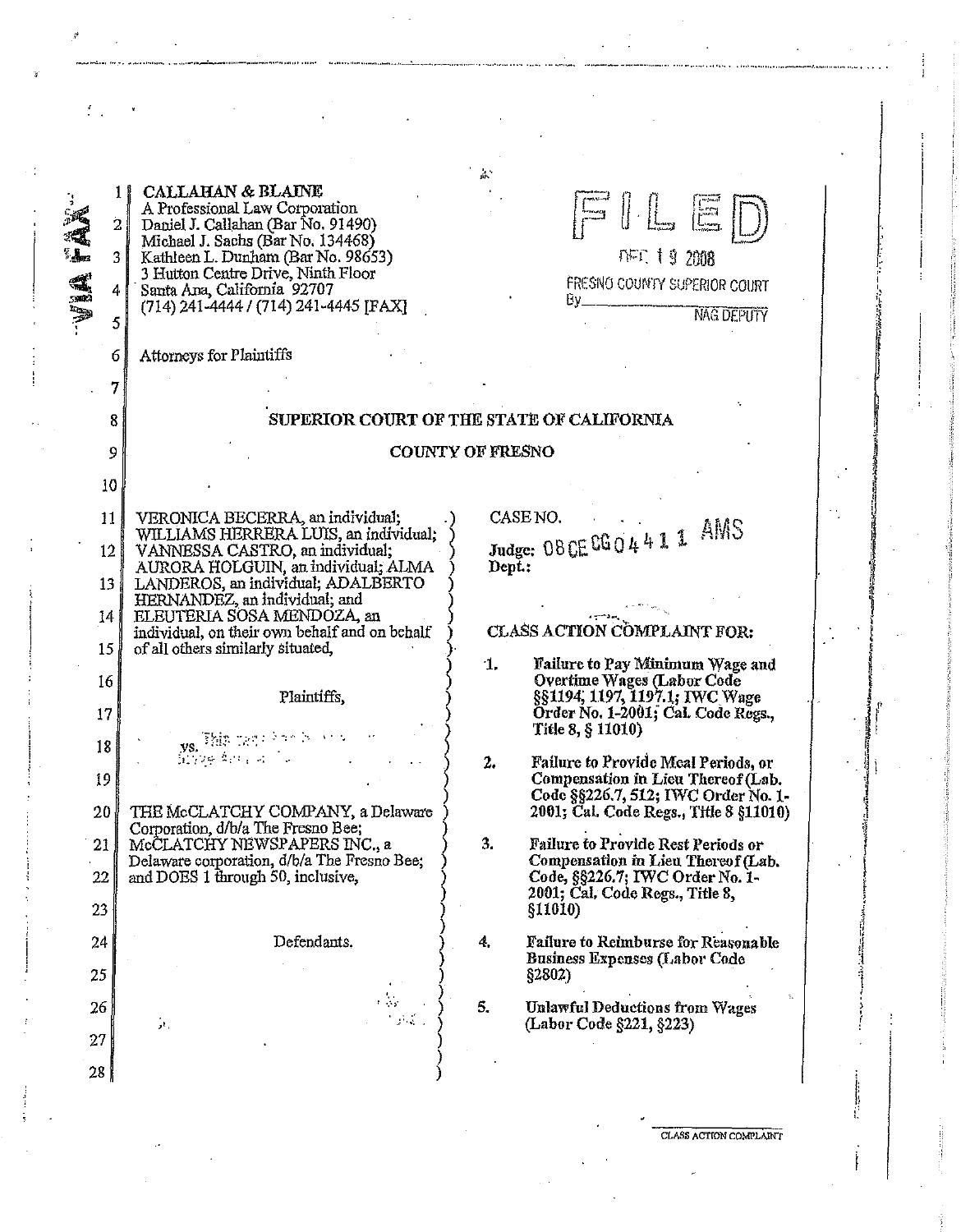| 2  | 6,<br><b>Failure to Provide Itemized Wage</b><br>Statements (Labor Code §226, §226.3)<br><b>Failure to Keep Accurate Payroll</b><br>7.<br>Records (Labor Code §1174) |
|----|----------------------------------------------------------------------------------------------------------------------------------------------------------------------|
| 3  | 8.<br><b>Unfair Business Practices (Business</b>                                                                                                                     |
| 4  | & Professions Code §17200)                                                                                                                                           |
| 5  |                                                                                                                                                                      |
| 6  | Plaintiffs, VERONICA BECERRA, an individual; WILLIAMS HERRERA LUIS, an                                                                                               |
| 7  | individual; VANNESSA CASTRO, an individual; AURORA HOLGUIN, an individual; ALMA                                                                                      |
| 8  | LANDEROS, an individual; ADALBERTO HERNANDEZ, an individual; and ELEUTERIA SOSA                                                                                      |
| 9  | MENDOZA (collectively "Plaintiffs") on their own behalf and on behalf of all others similarly                                                                        |
| 10 | situated, allege:                                                                                                                                                    |
| 11 |                                                                                                                                                                      |
| 12 | I.                                                                                                                                                                   |
| 13 | <b>INTRODUCTION</b>                                                                                                                                                  |
| 14 | This is a class action, brought pursuant to Code of Givil Procedure §382, on<br>1.                                                                                   |
| 15 | behalf of a Plaintiff class of newspaper carrier employees currently and formerly employed by                                                                        |
| 16 | Defendant The McClatchy Company d/b/a The Fresno Bee and Defendant McClatchy Newspapers                                                                              |
| 17 | Inc., d/b/a The Fresno Bee. For at least 10 years prior to the filing of this action and through the                                                                 |
| 18 | present, Plaintiffs are informed and believe that Defendants have violated the California Labor Code                                                                 |
| 19 | and applicable California Wage Orders by improperly categorizing the Class Members as independent                                                                    |
| 20 | contractors when they are, as a matter of law, employees (class-wide relief which results from this                                                                  |
| 21 | improper categorization is set forth hereafter.)                                                                                                                     |
| 22 | Defendants are estopped from asserting the statute of limitations as a defense<br>2.                                                                                 |
| 23 | because the newspaper carrier employees were prevented from discovering the facts concerning                                                                         |
| 24 | Defendants' violations of the California Labor Code and Wage Order, described above, because of the                                                                  |
| 25 | intentional concealment of those facts by Defendants.                                                                                                                |
| 26 | Plaintiffs, on their behalf and on behalf of all Class Members, bring this action<br>3.                                                                              |
| 27 | pursuant to Labor Code §§ 204, 226, 226.7, 1174, 1194, 1197, 1197.1, 1199, 2802, and 3751, and                                                                       |
| 28 | California Wage Order No. 1-2001 (8 Cal. Code Reg., §11010), seeking unpaid regular and overtime                                                                     |
|    |                                                                                                                                                                      |

2 **CLASS ACTION COMPLAINT** 

,· I:'  $\frac{1}{2}$ . t-

 $\frac{1}{2}$ 

ĵ

Ì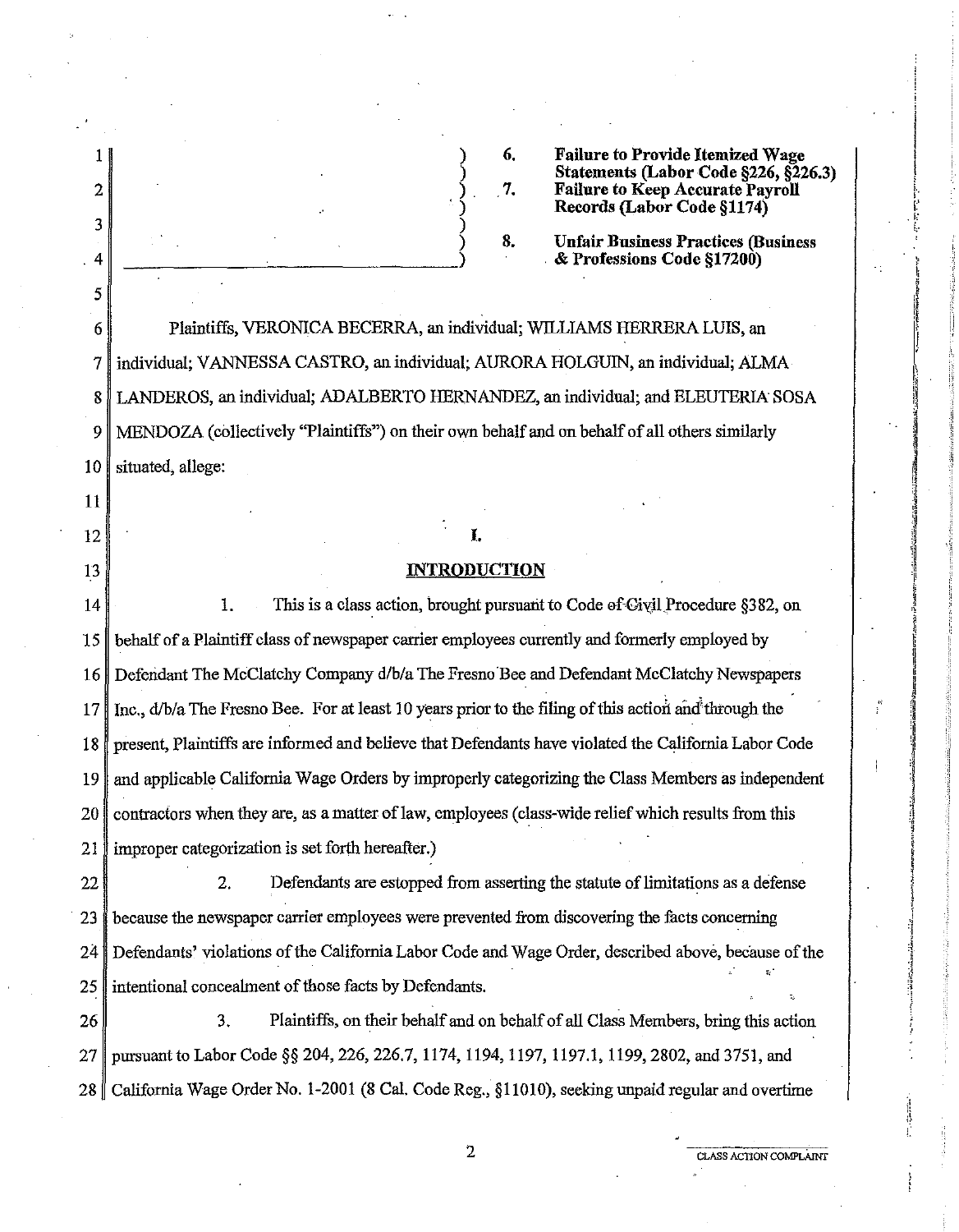1 wages, unpaid rest break and meal period compensation, reimbursement of all illegal deductions made 2 from their wages, payment of all wages earned, reimbursement of expenses and losses incurred by 3 them in discharging their duties, payment of minimum wage to all employees who failed to receive 4 minimum wage for all hours worked in each payroll period, penalties, injunctive and other equitable. 5 relief, and reasonable attorneys' fees and costs.

6 4, Plaintiffs, on behalf of themselves and members of a class (hereafter "Class 7 Members"), pursuantto Business & Professions Code *§§* 17200-17208, also seek injunctive relief, 8 restitution, and disgorgement of all wages owed Plaintiffs by Defendants from: (1) their failure to pay 9 hourly and overtime wages, and compensation for rest and meal periods.due; (2) making illegal 10 deductions from employees' wages; (3) their failure to pay all wages earned; (4) their failure to 11 reimburse employees for expenses and losses incurred in discharging duties; and (5) their failure to 12 pay minimum wage to each employee for all hours worked in each payroll period. In addition, waiting 13 time penalties and enforcement of civil penalties are sought pursuant to Business and Professions 14 Code §17202, and Labor Code §2698 et seq. 15 16 II. **VENUE**   $-4.8\pm0.05$  $17$  5. Venue as to each Defendant is proper in this judicial district, pursuant to Code

18 of Civil Procedure §395.5. The wrongful and unlawful acts and omissions of Defendants, which are 19 described infra, were committed by Defendants in the County of Fresno, State of California. 20 Said wrongful and unlawful acts had, and continue to have, a direct effect on Plaintiffs and those 21 similarly situated within the State of California and within Fresno County, and out of said acts arose  $22$  the liability described herein.

#### m.

#### **PARTIES**

#### **A. Plaintiffs**

23

24

25

26 6. Plaintiffs are all individuals residing in the State of California. Plaintiffs 27 | Adalberto Hernandez, Eleuteria Sosa, and Vannessa Castro are currently employed by Defendants as 28 newspaper carriers in Fresno County, California. Plaintiffs Veronica Becerra, Williams Herrera Luis,

3 **CLASS ACTION COMPLAINT** 

 $\mathfrak{f}$ ,, I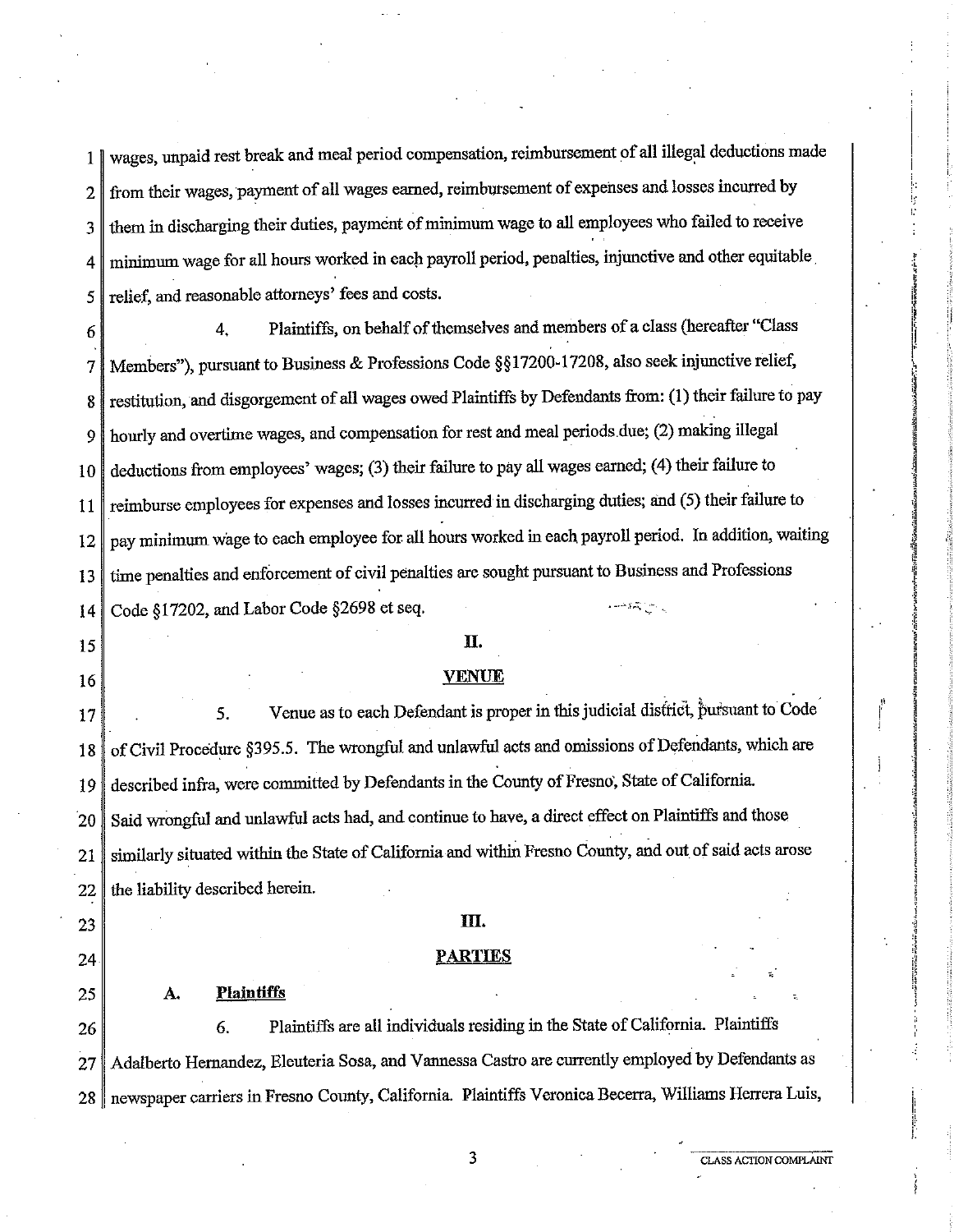1 Aurora Holguin, and Alma Landeros are former newspaper carriers for Defendants and during their  $2 \parallel$  terms of employment, were employed in Fresno County, California. Plaintiffs are subject to Title VIII  $3 \parallel$  of the California Code of Regulations, §11010, and related Industrial Welfare Commission ("IWC") 4 Wage Order No. 1-2001.

*5* 7. Plaintiffs, and each of them, will adequately represent the interests of the class  $6 \parallel$  and will vigorously participate in this matter as a class action when certified. Plaintiff class 7 representatives have further secured counsel experienced in class action litigation who will likewise 8 adequately represent the class.

9

#### . **B. Defendants.**

10 8. . On information and belief, Plaintiffs allege that Defendant The McClatchy · 11 Company, d/b/a The Fresno Bee and Defendant McClatchy Newspapers, Inc. d/b/a The Fresno Bee are 12 incorporated under the laws of the State of Delaware, and are authorized to transact, and are 13 transacting business in California Defendants are engaged in the ownership, management, and 14 operation of The Fresno Bee newspaper. Plaintiffs are informed and believe, and thereon allege that, 15· during the liability period, Defendants employed Plaintiffs and other similarly-situated persons as non-16 exempt newspaper carrier employees within Fresno County, California. Plaintiffs are further informed 17 and believe that Defendants directly or indirectly exercised control over the wages, hours, and work of  $18$  said employees, including Plaintiffs.

19 9. The true names and capacities, whether individual, corporate, associate, or 20 otherwise, of Defendants sued herein as Does 1 through 50, inclusive, are currently unknown to 21 Plaintiffs who therefore sue said Defendants by such fictitious names under Code of Civil Procedure 22 §474. Plaintiffs are informed and believe, and based thereon allege, that each of the Defendants 23 designated herein as a Doe is legally responsible in some manner for the unlawful acts referred to 24 herein. Plaintiffs will seek leave of Court to amend this Complaint to reflect the true names and <sup>~</sup>;:. 25 capacities of the Defendants designated hereafter as Does when such entities become known.

26 10. Plaintiffs are informed and believe and based thereon allege that each Defendant 27 acted in all respects pertinent to this action as the agent of the other Defendants, carried out a joint

28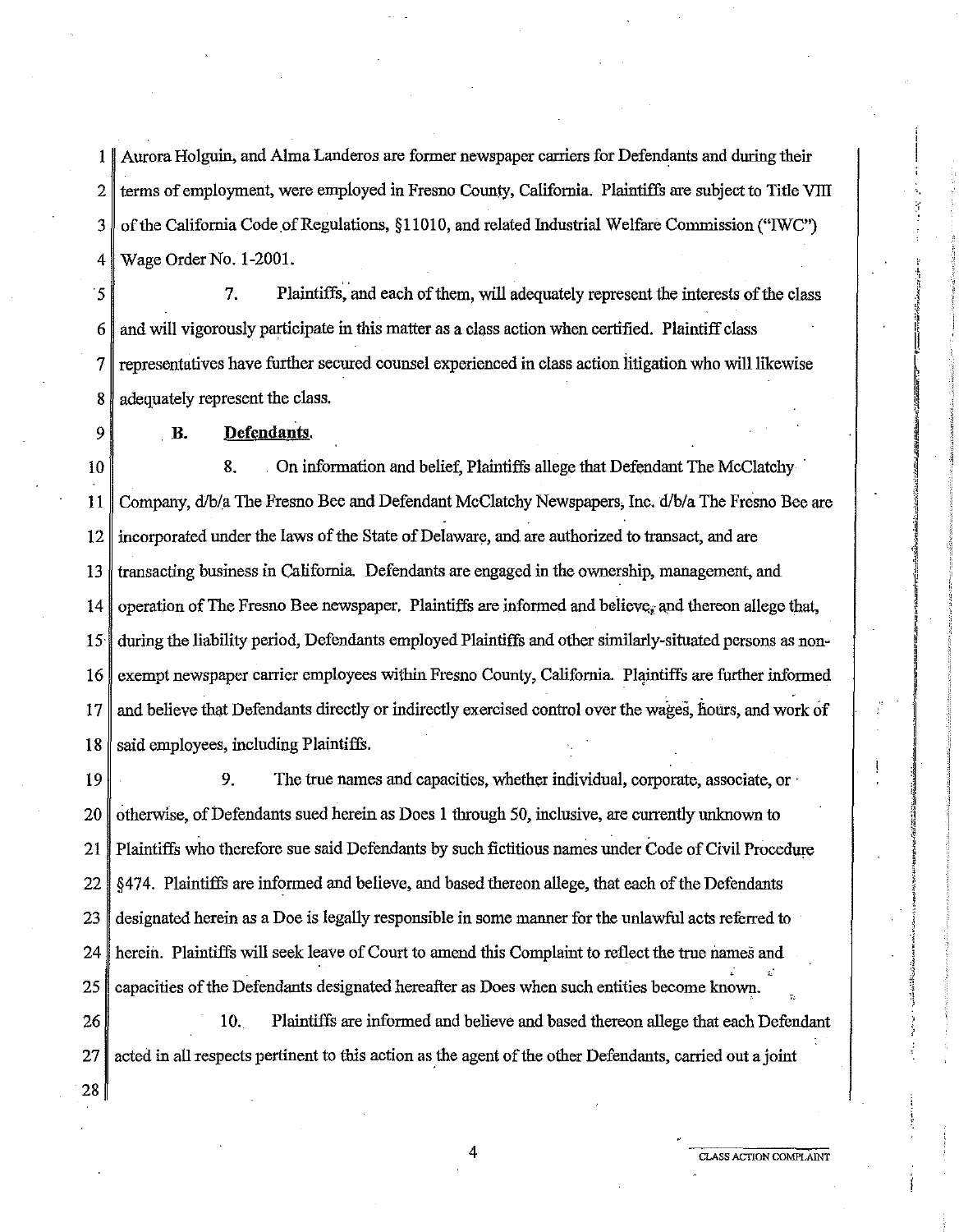1 scheme, business plan, or policy in all respects pertinent thereto, and the acts of each Defendant are 2 legally attributable to the other Defendants.

#### **IV.**

## **FACTUAL BACKGROUND**

 $5 \mid 11.$ Defendants publish and distribute a newspaper of general circulation, operating 6 in Fresno County. Most customers of Defendants' business receive home delivery of newspapers on a 7 daily basis which are printed and distributed under the auspices of the Defendants doing business as 8 The Fresno Bee newspaper.

9 12. Defendants organize the distribution of the newspapers that they write and 10 publish by, among other things, maintaining distribution facilities located in Fresno County. Class 11 Members perform work at those distribution facilities, which are owned and controlled by Defendants, 12 including but not limited to assembling inserts, sections, pre-prints, samples, bags, and supplements as 13 well as other products provided by Defendants. Defendants determine and control the number of 14 newspapers made available to Class Members, and determine and control where and when those 15 newspapers are required to be picked up by the Class Members.

16 16 13. Defendants utilize computer systems and other means to instruct Class 17 Members on exactly how and when to deliver newspapers, and Defendants further ehjoy the right to · 18 terminate, at will and without cause, their employment relationship with the Class Members.

19  $\parallel$  14. Other than personal vehicles, there is a lack of investment in equipment by the 20 Class Members, and a relatively low degree of skill is required to perform Class Members' duties.

21 15. Newspaper delivery is an integral part of the business enterprise of Defendants. 22 Class Members perform an integral part of the operation of Defendants' writing, printing, and 23 distribution of newspapers.

24 16. Defendants have, at all relevant times, had the right to control the Class 25 Members' performance of their newspaper carrier work.

26 17. Under conventional, legal, and economic tests, the Class Members' relationship 27 with Defendants is that of employees of Defendants and not independent contractors.

28

3

4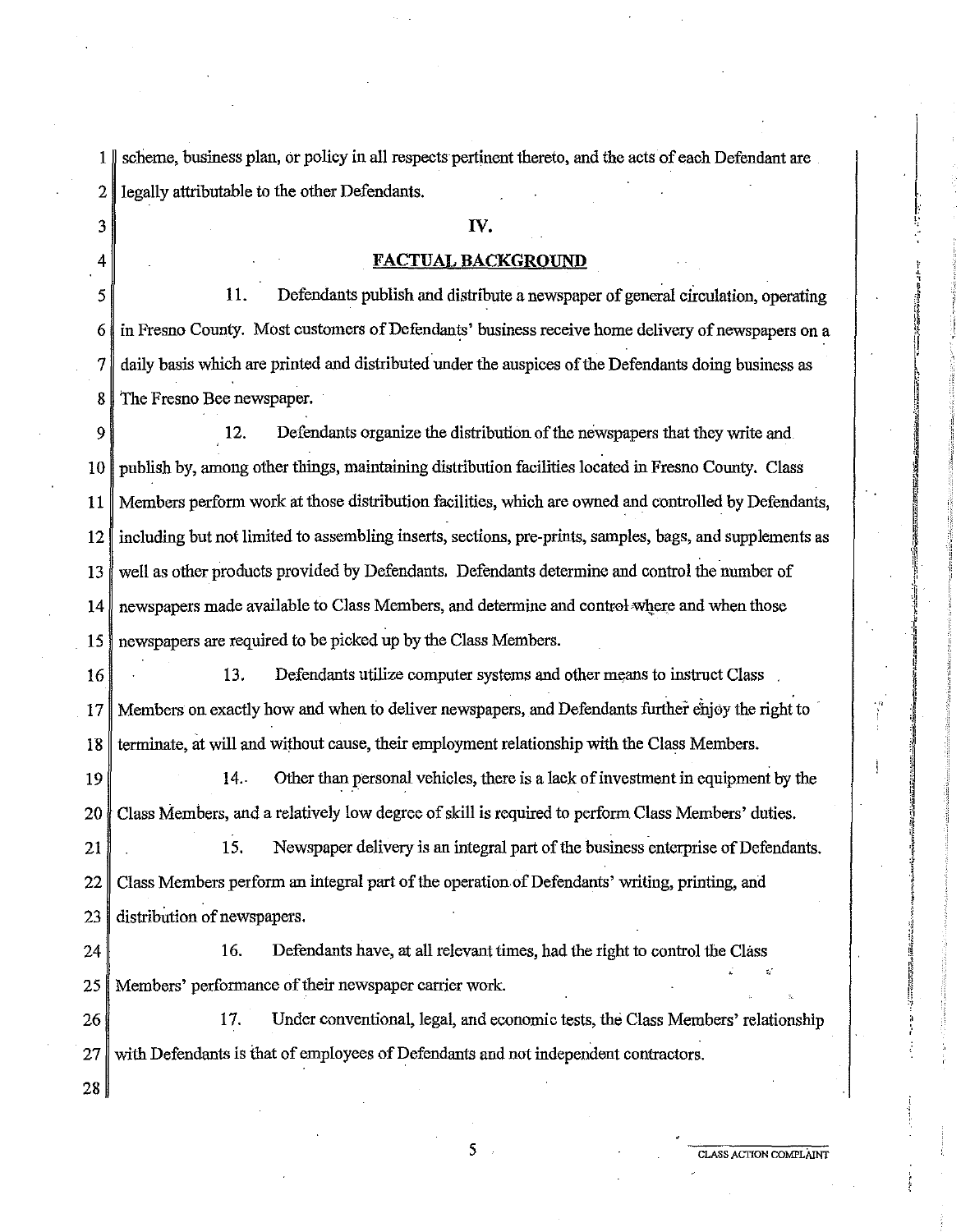1 | 18. Because Class Members are employees, not independent contractors, numerous 2 California Labor Code violations have occurred and are occurring on an ongoing basis, including 3 failure to provide overtime, meal breaks, rest breaks, proper payroll withholding, and other protections 4 under Labor Code §2802 and Labor Code §221, all of which the Class Members are entitled to as valid 5 non-exempt employees under California law. 6

#### **v.**

## **CLASS ACTION ALLEGATIONS**

8 19. · Plaintiffs bring this action on behalf of themselves and all others similarly 9 situated as a class action pursuant to §382 of the Code of Civil Procedure. The class is composed of  $10$  and defined as follows:

| 11 | All persons presently or formerly engaged as newspaper home delivery                   |
|----|----------------------------------------------------------------------------------------|
| 12 | carriers by Defendants and for The Fresno Bee newspaper in the State of                |
| 13 | California during the class period, who, as a condition of such                        |
| 14 | engagement, signed an agreement categorizing them as independent                       |
| 15 | contractors and not as employees.                                                      |
| 16 | Plaintiffs reserve the right under 1855(b) of the California Rules of Court, to<br>20. |
|    | as a as control to the community was the                                               |

17 amend or modify the class description by making it more specific or dividing the class members into 18 subclasses or limiting the issues.

19 21. This action has been brought and may properly be maintained as a class action 20 under the provisions of §382 of the Code of Civil Procedure because there is a well-defined 21 community of interest in the litigation and the proposed class is easily ascertainable.

22

7

**A. Numerosity** 

23 22. The members of the Class, as defined above, are so numerous that individual 24 joinder of all members is impractical. While the exact number of Class Members is currently 25 unknown, Plaintiffs are informed and believe that they number in the hundreds.

26

27

28

 $\vert$ 

 $\vert$ . i *,:*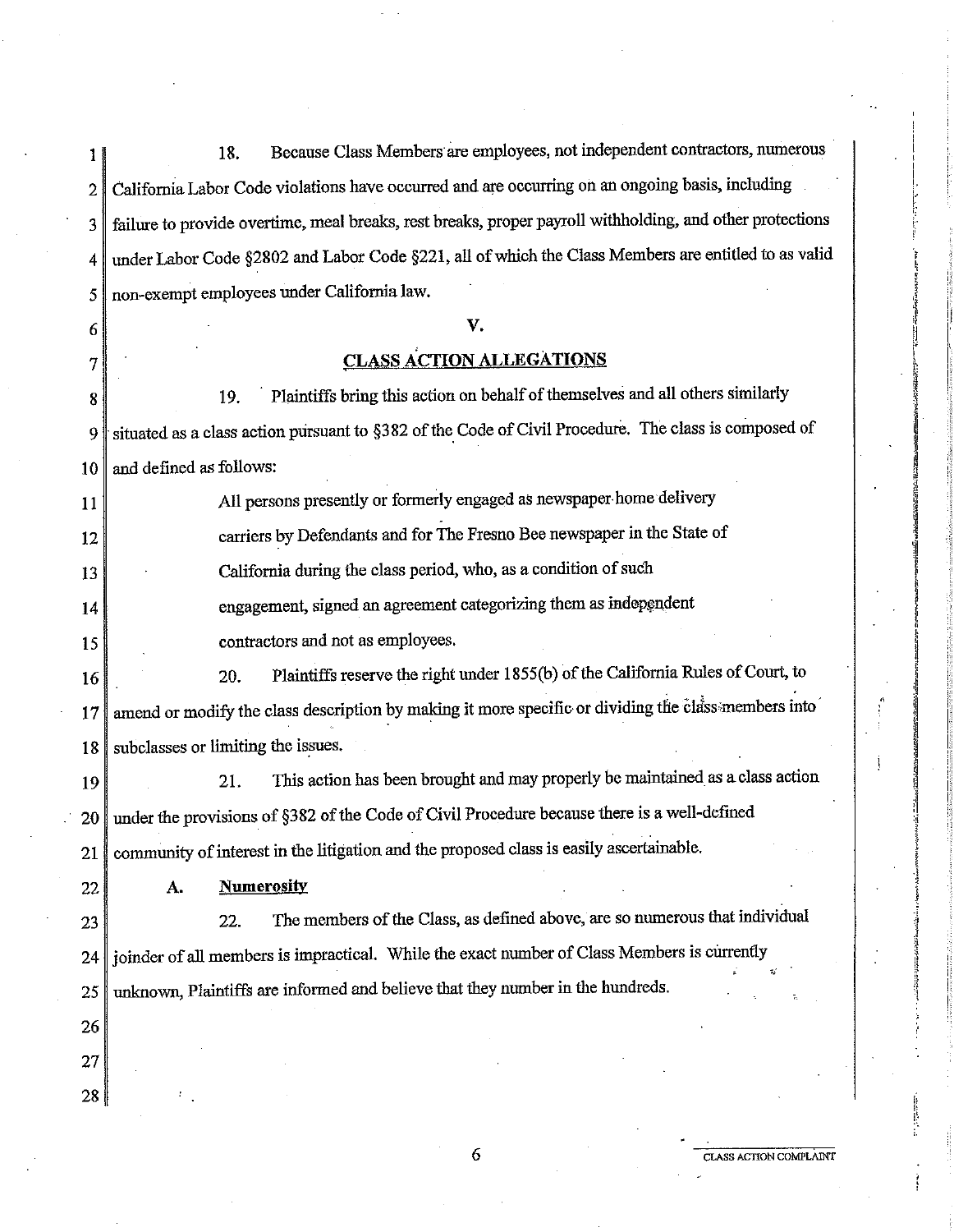| 1                | В. |     |                   | <b>Common Questions Predominate</b>                                                        |
|------------------|----|-----|-------------------|--------------------------------------------------------------------------------------------|
| $\boldsymbol{2}$ |    | 23. |                   | Common questions of law and fact exist as to all members of the Plaintiff class            |
| 3                |    |     |                   | and predominate over any questions that affect individual members of the class. The common |
| 4                |    |     |                   | questions of fact include, but are not limited to:                                         |
| 5                |    |     | (a)               | Defendants require each Class Member to execute a pre-printed                              |
| 6                |    |     |                   | agreement.                                                                                 |
| 7                |    |     | (b)               | Defendants require the Class Members to perform some of their duties at                    |
| 8                |    |     |                   | a pick-up and assembly facility prior to distribution, including handling                  |
| 9                |    |     |                   | Defendant-provided inserts, samples, sections, and other products                          |
| 10               |    |     |                   | provided by the Defendants.                                                                |
| 11               |    |     | $\left( c\right)$ | Defendants train and instruct Class Members on how to assemble and                         |
| 12               |    |     |                   | deliver the newspapers.                                                                    |
| 13               |    |     | (d)               | Defendants review and supervise the Class Members' work, and                               |
| 14               |    |     |                   | punishes them for customer complaints. $\cdots$ is $\zeta$                                 |
| 15               |    |     | (e)               | Defendants (not the Class Members) are the sellers of the home delivery                    |
| 16               |    |     |                   | newspapers, and Defendants unilaterally set the price of the newspapers                    |
| 17               |    |     |                   | and directly bill the subscribers. Defendants, through deception, require                  |
| 18               |    |     |                   | the Class Members to act as guarantors of Defendants' subscriber                           |
| 19               |    |     |                   | accounts receivables, and this causes the Class Members to routinely                       |
| 20               |    |     |                   | have deductions made from their wages and be paid less than minimum                        |
| 21               |    |     |                   | wage.                                                                                      |
| 22               |    |     | $\left( f\right)$ | Class Members collectively have periodic improper deductions made by                       |
| 23               |    |     |                   | Defendant from their wages.                                                                |
| 24               |    |     | (g)               | Class Members are paid semi-monthly, according to a formula                                |
| 25               |    |     |                   | determined by Defendants.                                                                  |
| 26               |    |     | (h)               | The degree of skill required of the Class Members is relatively low.                       |
| 27               |    |     |                   |                                                                                            |
| 28               |    |     |                   |                                                                                            |

 $\|$ . l:'  $\Gamma$  ,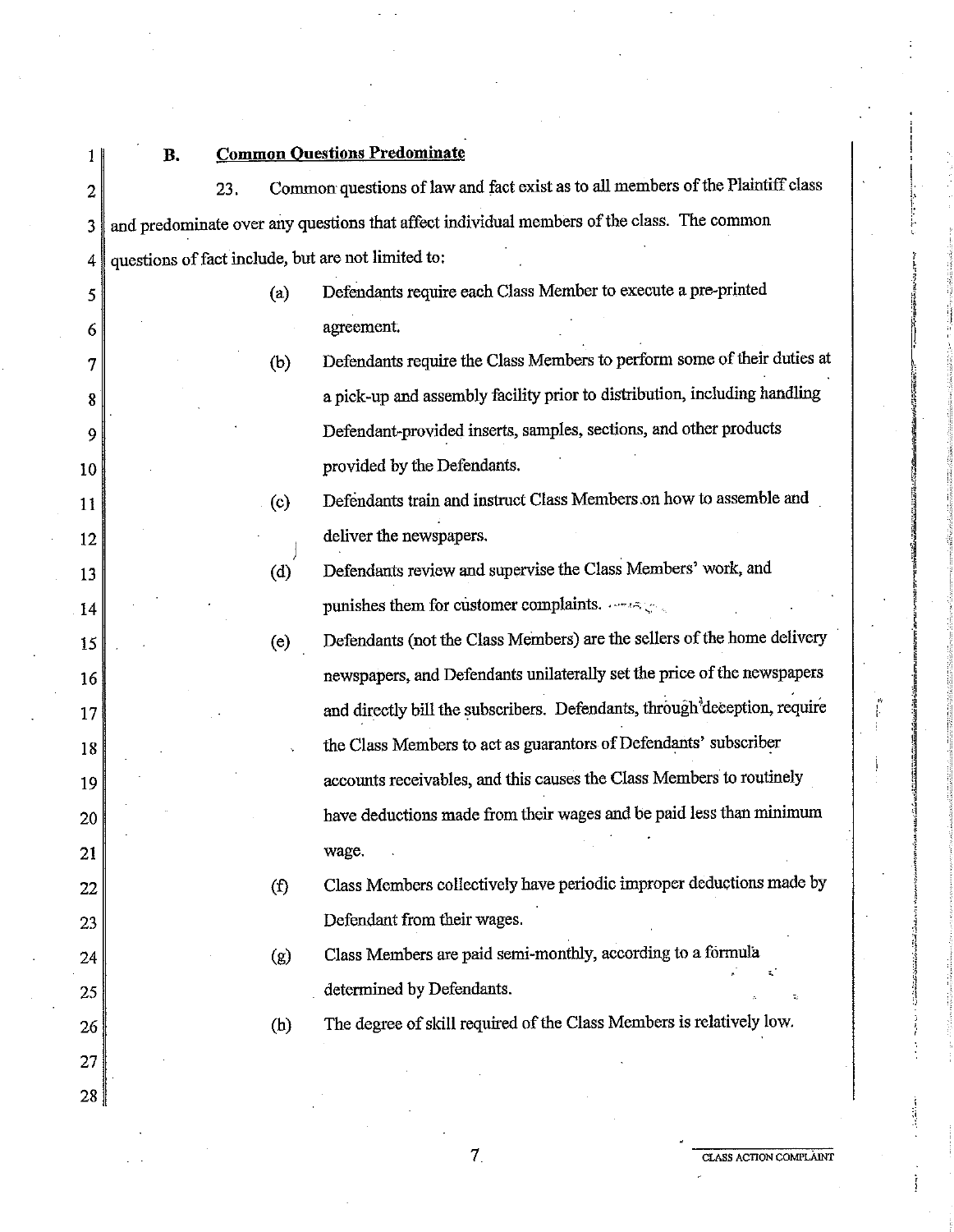| 1         |    |                   | (i)                | The relationship between the Class Members and Defendants is                                            |
|-----------|----|-------------------|--------------------|---------------------------------------------------------------------------------------------------------|
| 2         |    |                   |                    | relatively permanent with some Class Members working for many years                                     |
| 3         |    |                   |                    | for Defendants.                                                                                         |
| 4         |    |                   | (j)                | The delivery of newspapers is a critical and integral part of Defendants'                               |
| 5         |    |                   |                    | business.                                                                                               |
| 6         |    | 24.               |                    | Common questions of law that exist include the following:                                               |
| 7         |    |                   | (a)                | Whether or not the Class Members are properly categorized as                                            |
| 8         |    |                   |                    | independent contractors.                                                                                |
| 9         |    |                   | (b)                | Whether the benefits and protections of the California Labor Code apply                                 |
| 10        |    |                   |                    | to Class Members when they are properly characterized as non-exempt                                     |
| 11        |    |                   |                    | employees.                                                                                              |
| 12        |    |                   | (c)                | Whether each Class Member is entitled to remedial relief in the form of                                 |
| 13        |    |                   |                    | compensation for violations of the Labor Code as set forth hereinafter.                                 |
| 14        |    |                   | $\left( d \right)$ | Whether the Class Members are entitled to damages, penalties, interest,                                 |
| 15        |    |                   |                    | and attorneys' fees and costs, as provided by the Labor Code and Wage                                   |
| 16        |    |                   |                    | Order 1-2001;                                                                                           |
| 17        |    |                   | (e)                | Whether the Class Members are entitled to injunctive relief to enjoin                                   |
| 18        |    |                   |                    | further violations of the Labor Code and Wage Order 1-2001.                                             |
| 19        | C. | <b>Typicality</b> |                    |                                                                                                         |
| 20        |    | 25.               |                    | Plaintiffs' claims are typical of the claims of the Class Members in that                               |
| 21        |    |                   |                    | Plaintiffs and the Class Members performed identical duties for Defendants and were mis-classified as   |
| 22        |    |                   |                    | independent contractors rather than properly classified as employees, and all Plaintiffs and Class      |
| 23        |    |                   |                    | Members sustained similar damages arising out of Defendants' common course of conduct which is in       |
| 24        |    |                   |                    | violation of laws and regulations governing the compensation of employees.                              |
| 25        | D. |                   |                    | <b>Adequacy of Representation</b>                                                                       |
| 26        |    | 26.               |                    | Plaintiffs will fairly and adequately represent and protect the interests of the                        |
| 27        |    |                   |                    | members of the Class. Plaintiffs have no interests adverse to the interests of the other Class Members. |
| $28 \mid$ |    |                   |                    |                                                                                                         |
|           |    |                   |                    |                                                                                                         |

**8 CLASS ACTION COMPLAINT** 

 $\frac{1}{2}$ 

Ì

í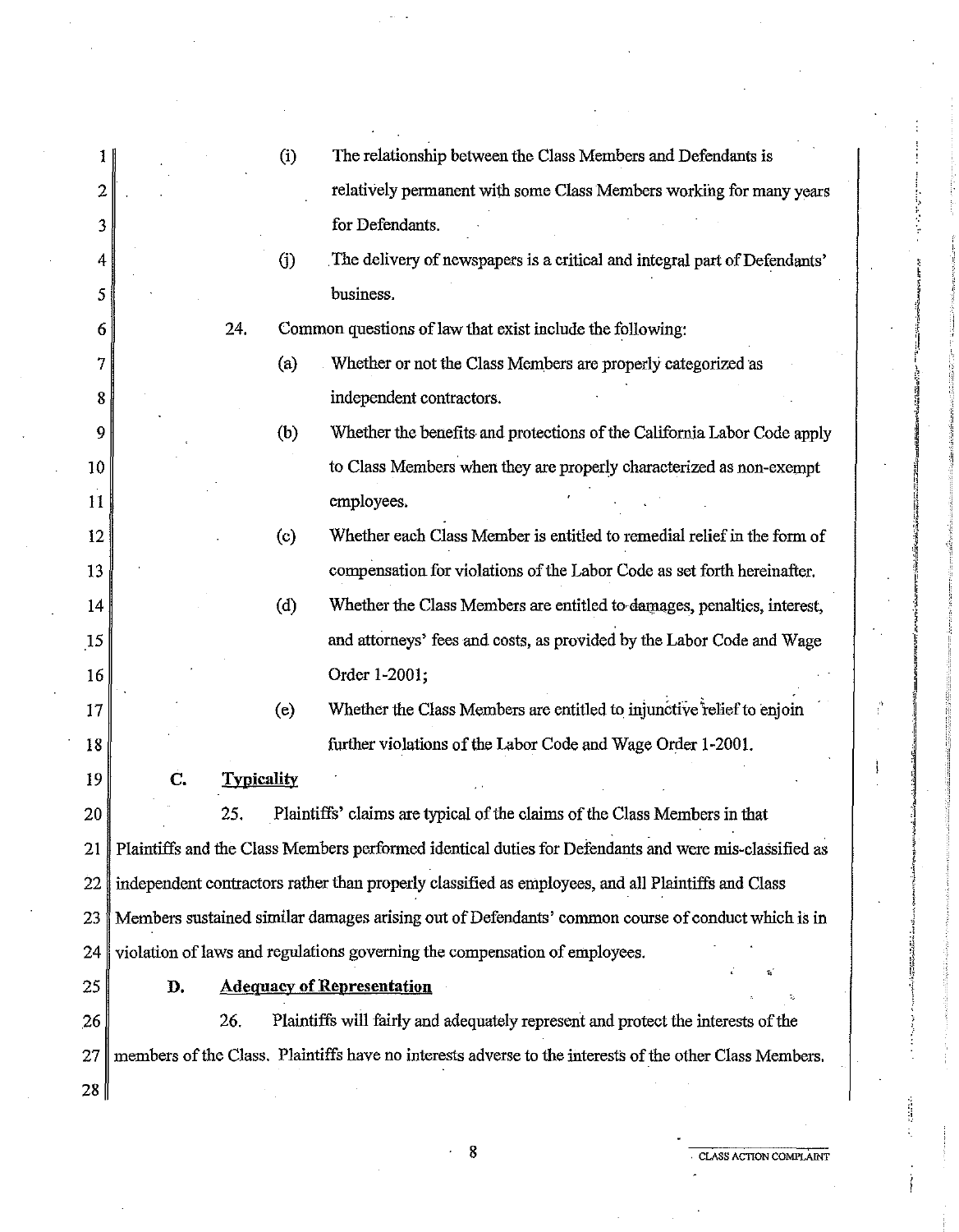1 Proposed class counsel, Callahan & Blaine, is competent and experienced in litigation including wage 2 and hour class action cases.

3

## **E. Superiority of Class Action**

4 27. A class action is superior to other available means for the fair and efficient 5 diudication of this controversy. Individual joinder of all members of the class is impractical and  $6$  questions of law and fact common to the class predominate over any questions affecting only 7 individual members of the class. Class action treatment will permit a large number of similarly-8 situated persons to prosecute their claims in a single forum simultaneously, which will be efficient for 9 both the parties and the court system, and which will avoid unnecessary duplication of effurt and 10 expense that many individual actions would require. Furthermore, as the damages suffered by many 11 individual members of the class may be relatively small, the expenses and burden of individual 12 litigation would make it difficult or impossible for individual members of the class to redress the 13 wrongs done to them, while an important public interest will be served by addressing the matter as a 14 class action. The cost to the Court system of adjudication of each individual claim would be 15 substantial. Individualized litigation would also present the potential for inconsistent or contradictory  $16$  judgments.

17

18

19 20 **FIRST CAUSE OF ACTION** 

# . **(Against All Defendants)**

## **Failure to Pay Minimum Wage; Hourly Wages, and Overtime Wages (Labor Code §§1194, 1197, 1197.1)**

21 28. Plaintiffs incorporate by reference the allegations set forth in 22 paragraphs 1-27; supra, as though fully set forth at this point.

23 29. During the liability period, Defendants had a consistent policy of  $24$  failing to pay minimum wages and overtime wages to newspaper carrier employees, including  $25$  Plaintiffs, and failing to provide itemized records reflecting all hours worked by said employees in 26 violation of California state wage and hour laws. Defendants also had a consistent policy of 27 withholding wages from Plaintiffs and Class Members for the wrongful purpose of recouping 28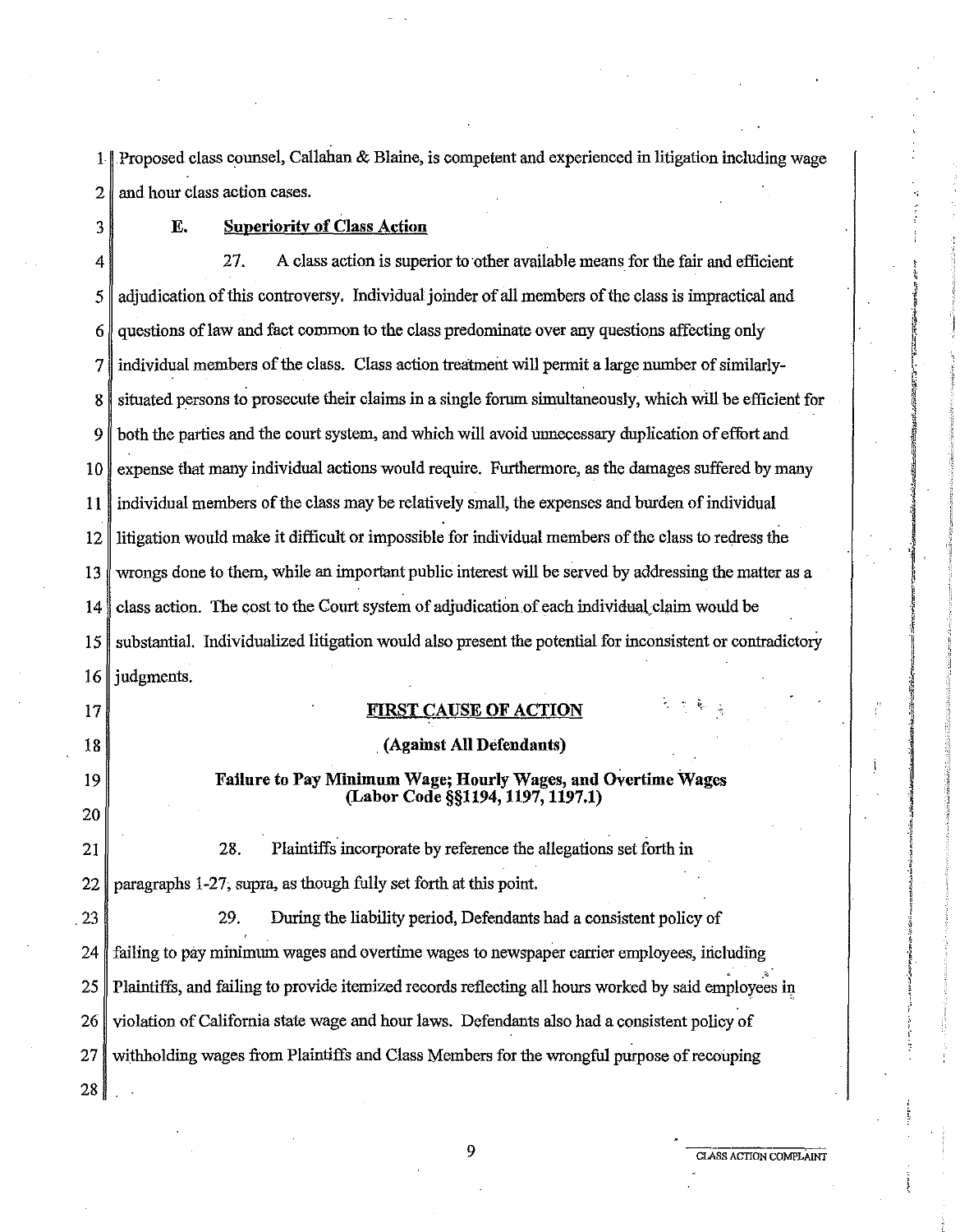1 Defendants' losses when subscribers (who Defendant billed directly) failed to timely pay the 2 subscription fees charged by Defendants.

3 30. During the liability period, Defendants further had a consistent policy of 4 requiring newspaper carrier employees, including Plaintiffs, to work for the first eight hours on the  $5 \parallel$  seventh consecutive day of work in a work week without compensating said employees at the rate of · *6* one and one-half of said employees' regular rate of pay, in willful violation of the provisions of Labor 7 Code §1194.

8 31. As a proximate result of the unlawful acts of Defendants, Plaintiffs 9 and the Class Members have been damaged in an amount according to proof at the time of trial, and 10 are entitled to recovery of such amount, plus interest thereon, and attorney's fees and costs, under 11 Labor Code §§1194 and 1197.1. Plaintiffs and the Class Members are further entitled to recover \$100 12 each for each initial pay period that they were paid less than the minimum wage, and \$250 for each 13 subsequent pay period that they were so underpaid.

#### **SECOND CAUSE OF ACTION-** $\sim$ **,**

#### **(Against All Defendants)**

**Failure to Provide Proper Meal Periods, or Compensation in Lieu Thereof (Lab. Code §§226.7, 512; IWC Order No. 1-2001; Cal. Code Regs., TitJe !3 §11010)** . . . ~ .

18 32. Plaintiffs incorporate by reference the allegations set forth in paragraphs 1-31, 19 supra, as though fully set forth at this point.

14

15

16

17

20 33. By their failure to provide Plaintiffs and the other newspaper carrier employees 21 30 minute meal periods for days on which they worked in excess of 5 hours, and by their failure to . 22 provide in-lieu compensation, Defendants willfully violated the provisions of Labor Code §512 and  $23$  the applicable Wage Orders of the California Department of Labor.

24 34. As a proximate result of Defendants' unlawful acts, Plaintiffs and 25 the Class Members have been deprived of, and are each entitled to, one hours' pay per day for each 26 such violation as provided for by Labor Code §226.7 and IWC Wage Order No. 1-2001, plus interest 27 thereon, attorney's fees and costs. Plaintiffs and the Class Members are further entitled to recover 28

### **10 CLASS ACTION COMPLAINT**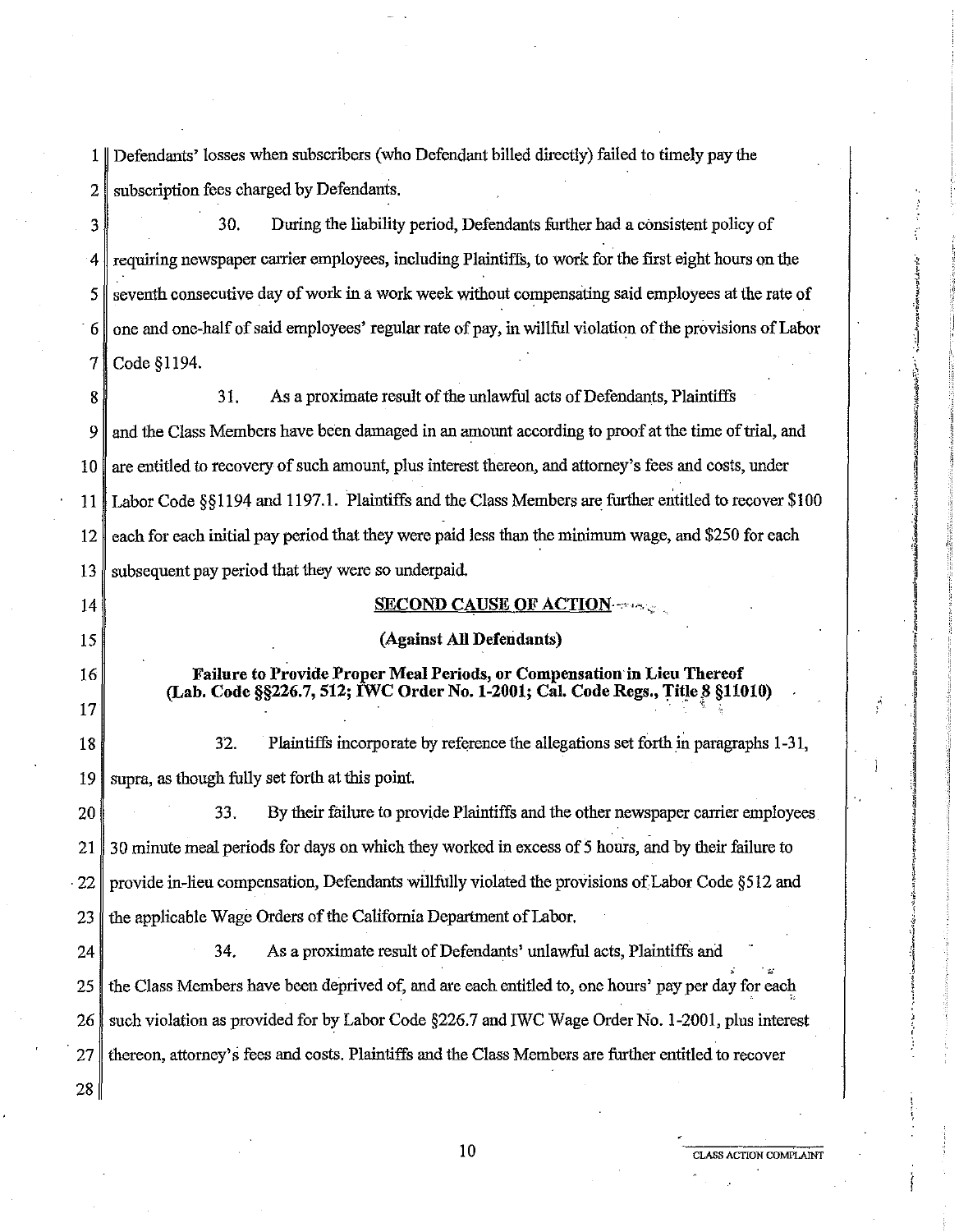| 1 <sup>1</sup> | \$100 each for each initial pay period that they were not paid in-lieu compensation, and \$250 for each                                           |
|----------------|---------------------------------------------------------------------------------------------------------------------------------------------------|
| 2              | subsequent pay period that they were not paid in-lieu compensation.                                                                               |
| 3              | <b>THIRD CAUSE OF ACTION</b>                                                                                                                      |
| 4              | (Against All Defendants)                                                                                                                          |
| 5<br>6         | Failure to Provide Rest Breaks, or Compensation in Lieu Thereof<br>(Lab. Code, §§226.7; IWC Order Nos. 1-2001; Cal. Code Regs., Title 8, §11010). |
| 7              | Plaintiffs incorporate by reference the allegations set forth in paragraphs 1-34,<br>35.                                                          |
| 8              | supra, as though fully set forth at this point.                                                                                                   |
| 9              | By their failure to provide rest breaks for every four hours, or major<br>36.                                                                     |
| 10             | fraction thereof, worked per day by the newspaper carrier employees, including Plaintiffs, and by their                                           |
| $\mathbf{11}$  | failure to provide in-lieu compensation for such unprovided rest breaks, Defendants willfully violated                                            |
| 12             | the provisions of Labor Code §226.7 and IWC Wage Order No. 1-2001. Plaintiffs and the Class                                                       |
| 13             | Members did not willfully waive rest periods through any mutual consent with Defendants.                                                          |
| 14             | 37.<br>As a proximate result of Defendants' unlawful acts, Plaintiffs and the Class                                                               |
| 15             | Members have been deprived of, and are each entitled to, one hours' pay per day for each such                                                     |
| 16             | violation as provided for by Labor Code §226.7 and IWC Wage Orders No. 1-2001, plus interest                                                      |
| 17             | thereon, attorney's fees and costs. Plaintiffs and the Class Members are further entitled to recover                                              |
| 18             | \$100 each for each initial pay period that they were not paid in-lieu compensation, and \$250 for each                                           |
| 19             | subsequent pay period that they were not paid in-lieu compensation.                                                                               |
| 20             | <b>FOURTH CAUSE OF ACTION</b>                                                                                                                     |
| 21             | (Against All Defendants)                                                                                                                          |
| 22             | <b>Failure to Reimburse for Reasonable Business Expenses</b>                                                                                      |
| 23             | (Violation of Labor Code §2802; Wage Order 1-2001,<br>Cal. Code Regs., Title 8, §11010, Section 8)                                                |
| 24             | 38.<br>Plaintiffs incorporate by reference the allegations set forth in paragraphs 1-37,                                                          |
| 25             | supra, as though fully set forth at this point.                                                                                                   |
| 26             | 39.<br>California Labor Code §2802(a) provides in pertinent part:                                                                                 |
| 27             | An employer shall indemnify his or her employee for all                                                                                           |
| 28             | necessary expenditures or losses incurred by the employee in                                                                                      |

,, j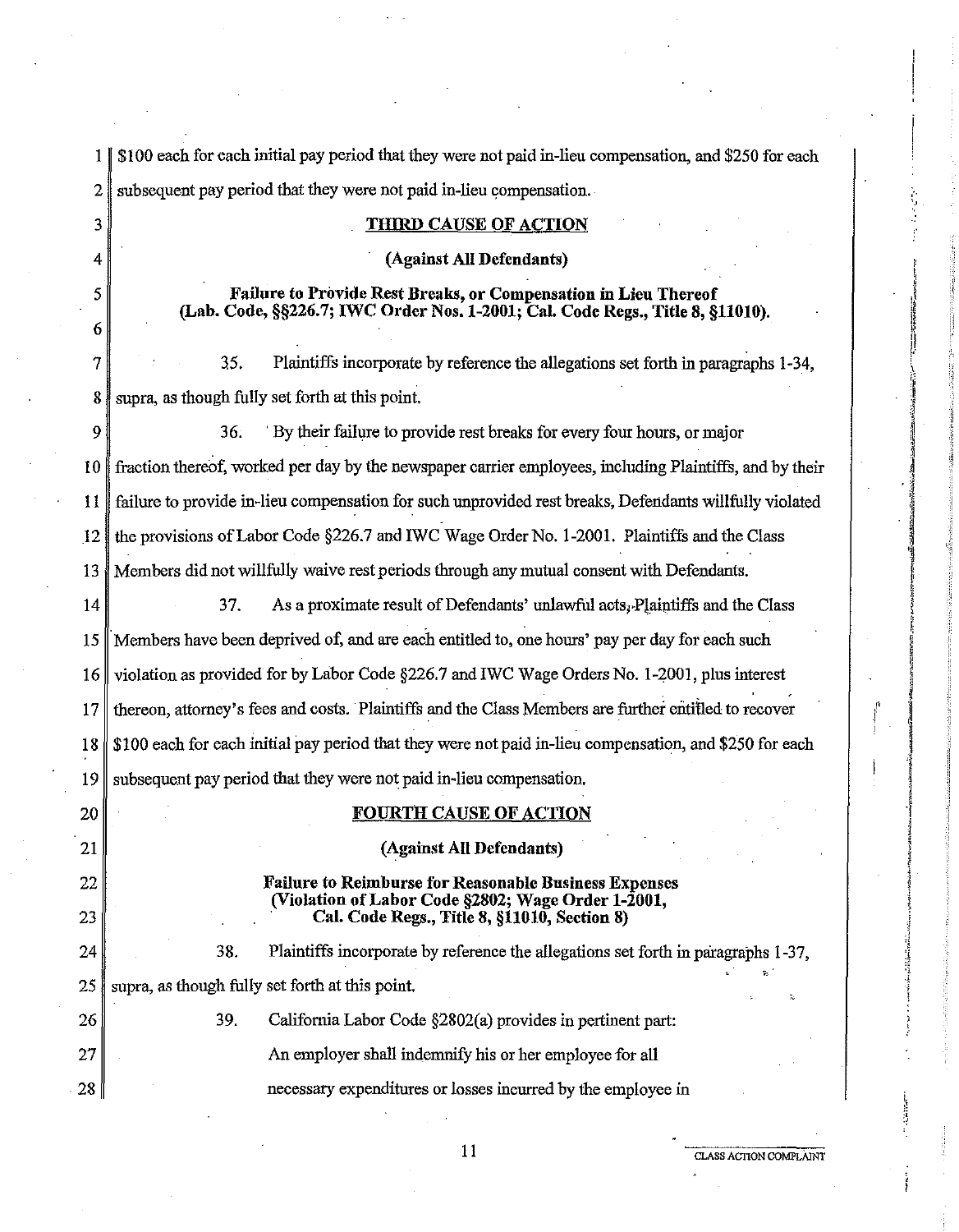|                | direct consequence of the discharge of his or her duties, or of his                                 |                                                                        |
|----------------|-----------------------------------------------------------------------------------------------------|------------------------------------------------------------------------|
| $\overline{c}$ | or her obedience to the directions of the employer, even though                                     |                                                                        |
| 3              | unlawful, unless the employee, at the time of obeying the                                           |                                                                        |
| 4              | directions, believed them to be unlawful.                                                           |                                                                        |
| 5              | Wage Order 1-2001, Section 8, provides that "No employer shall make any deduction from the          |                                                                        |
| 6              | wage or require any reimbursement from an employee for any cash shortage, breakage, or loss of      |                                                                        |
| 7              | equipment, unless it can be shown that the shortage, breakage, or loss is caused by a dishonest or  |                                                                        |
| 8              | willful act, or by the gross negligence of the employee."                                           |                                                                        |
| 9              | During the liability period, Plaintiffs and the Class Members incurred necessary<br>40.             |                                                                        |
| 10             | expenditures and losses in direct consequence of the discharge of their employment duties and their |                                                                        |
| 11             | obedience to the directions of Defendants, as follows:                                              |                                                                        |
| 12             | Plaintiffs and the Class Members were required by Defendants to<br>(a)                              |                                                                        |
| 13             | provide their own vehicles in order to deliver the Defendants'                                      |                                                                        |
| 14             |                                                                                                     | newspapers, and in connection with provision of their own vehicles and |
| 15             | the delivery of Defendants' newspapers, the Plaintiffs and the Class                                |                                                                        |
| 16             |                                                                                                     | Members necessarily incurred expenditures for gasoline, maintenance,   |
| 17             |                                                                                                     | and insurance. As well, they incurred losses associated with wear and  |
| 18             | tear to their vehicles. On information and belief, none of these                                    |                                                                        |
| 19             |                                                                                                     | expenditures or losses were reimbursed by the Defendants to Plaintiffs |
| 20             | and the Class Members.                                                                              |                                                                        |
| 21             | (b)                                                                                                 | Defendants routinely made deductions from the Plaintiffs' and Class    |
| 22             |                                                                                                     | Members' wages for each complaint they allegedly received from their   |
| 23             | customers for, among other things, damaged papers, wet papers, and                                  |                                                                        |
| 24             | allegedly undelivered papers. Even though most, if not all, of these                                |                                                                        |
| 25             |                                                                                                     | complained-of damages and losses were beyond the employee's control,   |
| 26             | or due to the simple negligence of the employee, Defendants                                         |                                                                        |
| 27             | nevertheless wrongfully and willfully made deductions from the                                      |                                                                        |
| 28             | Plaintiffs' and Class Members' wages of \$1.00 for each complaint.                                  |                                                                        |

12 **CLASS ACTION COM'PLAINT** 

!

f ·'

-~ ' ·l ;~ 'l l !) ., ; ., fi  $\frac{1}{2}$ 

I '1 ! ' ~ l

January 1944.<br>Mga ang 'j ' fl I'  $\mathbf{r}$ f ! I

i i i i i i i marrë<br>I i i i i i i i i i i marrë

i i landi<br>|-<br>| Sandalandan pertama landi angles

:l 1 ·1

**Independent in American**<br>Independent in American Independent

;

:l !l ·; • l

 $\mathbf{d}$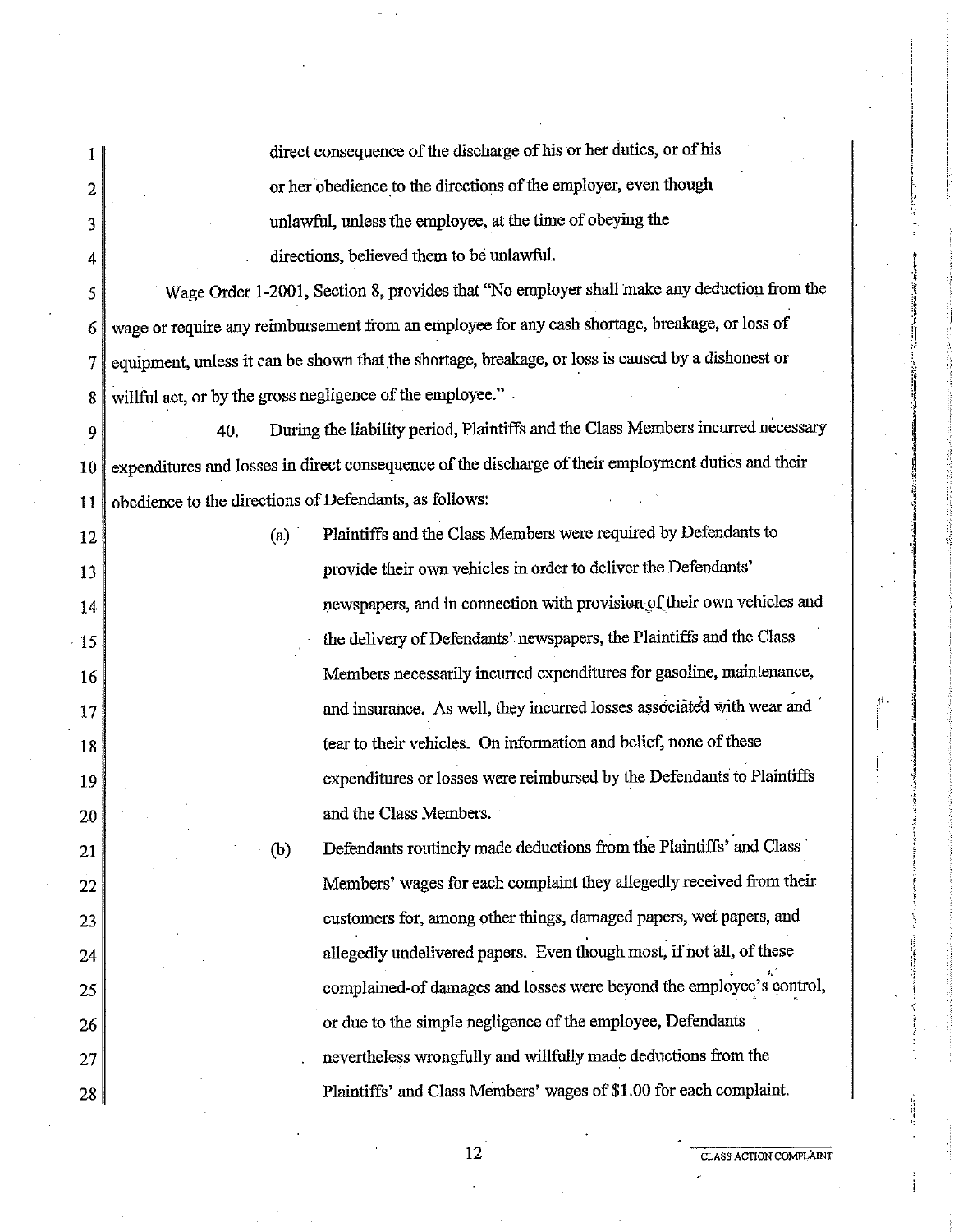Defendants made said deductions as part of a wrongful attempt to make the Plaintiffs and Class Members insurers of the Defendants' merchandise, which purpose is prohibited by California law. Said . deductions were made by Defendants as part of a deliberate subterfuge that was designed, constructed, implemented and administered to circmnvent the clear prohibitions of California case law and IWC Wage Order 1-2001 (8 C.C.R. §11010).

Defendants routinely required Plaintiffs and Class Members to pay for string and rubber bands to bind the newspapers for delivery. Defendants also required Plaintiffs and Class Members to purchase plastic bags used to hold newspapers together and to protect the newspapers in inclement weather. Defendant routinely made deductions for the string, rubber bands, and plastic bags from the wages of the Plaintiffs and the Class Members in contravention of IWC Wage-Order No. 1-2001 §9(B) (8 C.C.R. §11010).

(c)

(d)

I

2

3

4

5

6

7

8

9

10

11

12

13

14

15

16

17

18

19

20

21

22

23

24

25

26

Defendants required Plaintiffs and the Class Members to purchase insurance to cover accidental injury to them arising during the course of their employment with Defendants, which insurance constitutes workers' compensation insurance. This, at all times during the class period, violated Labor Code §3751(a).

(e) Defendant routinely deducted from the wages of Plaintiffs and the Class Members an amount for a bond to secure the performance of the Plaintiffs and the Class Members of their employment duties. Said deductions violated Labor Code §401 which provides that if a bond of  $\cdot$ ;; an employee is required by an employer, the costs of the bond shall be paid by the employer.

 $27$  41. Plaintiffs are informed and believe that pursuant to California Labor Code 28 §2802 and Wage Order 1-2001, Section 8, Plaintiffs and the Class Members are entitled to recover

13 **CLASS ACTION COMPLAINT**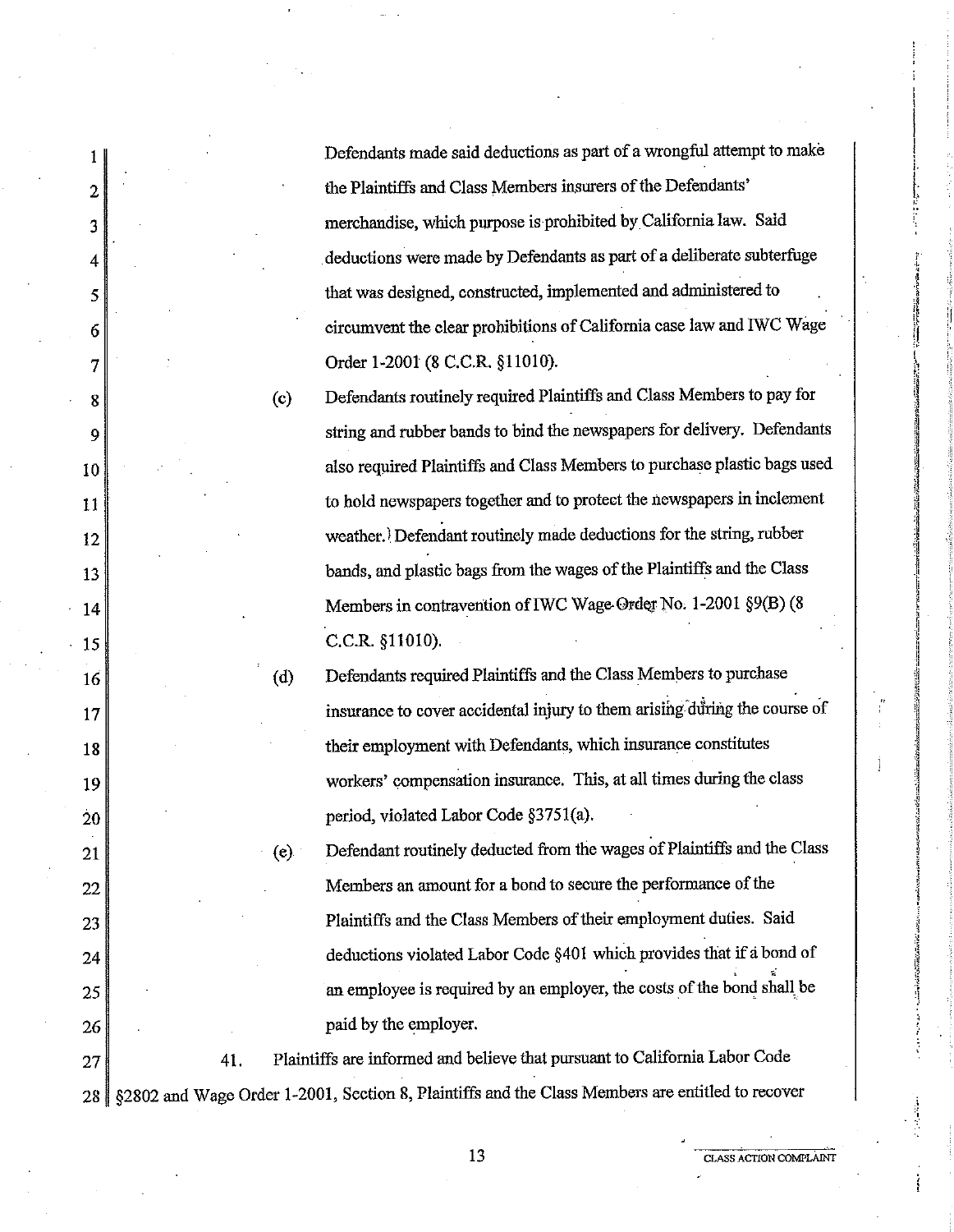1 I their unreimbursed expenditures and losses, interest, and attorneys' fees and costs, in amounts to be  $2 \parallel$  proven at the time of trial. Further, with regard to all deductions described herein, which are all 3 violative ofIWC Wage Order 1-2001, Plaintiffs and the Class Members are entitled to recover 4 penalties of \$100 for the initial violation and \$250 for each subsequent violation for every pay period 5 in which Defendants made said illegal dednctions from the wages of Plaintiffs and the Class Members. 6 7 **8**  9 10 **FIFTH CAUSE OF ACTION (Against Ali Defendants) (Unlawful Withholding of Wages Due; Labor Code §§221, 223; Wage Order 1-2001; CaL Code Regs., Title 8, §11010, Section 9)**  42. Plaintiffs incorporate by reference the allegations set forth in paragraphs 1-41, 11 supra, as though fully set forth at this point. 12 43. The illegal deductions charged by Defendants against the wages of 13 the Plaintiffs and Class Members, as described in the Fourth Cause of Action, supra, constituted a 14 device utilized by Defendants to pay Plaintiffs and Class Members less·than,their stated wages. Those 15 illegal deductions include: (1) deductions made for customer complaints about alleged damages not 16 caused by a dishonest or willful act or by the gross negligence of Plaintiffs and the Class Members; (2) 17 deductions made for strings, rubber bands, and bags required by the Defendants as necessary to the 18 performance of the Plaintiffs' and Class Members' duties; (3) deductions made for the cost of 19 workers' compensation insurance; and (4) deductions made for surety bonds. 20 44. Defendants' withholding of wages from Plaintiffs and Class Members in order 21 to recoup their losses from subscribers' nonpayment and fees, as described in the *First Cause* of 22 Action, supra, also constituted a device utilized by Defendants to pay Plaintiffs and Class Members  $23$  less than their stated wages. 24  $\parallel$  45. Said illegal deductions amounted to an unlawful withholding of wages due ,, 25 Plaintiffs and the Class Members and constituted a violation of Labor Code §221 by Defendants .. Said 26 actions by Defendants to recoup their losses from subscribers' nonpayment of fees also amounted to a 27 violation of Labor Code § 221. As a proximate result of the unlawful acts of Defendants, Plaintiffs 28 and the Class Members have been damaged in an amount according to proof at the time of trial.

14 CLASS ACTION COMPLAINT

,, I

f .,. ' " i

ii .,  $\frac{1}{2}$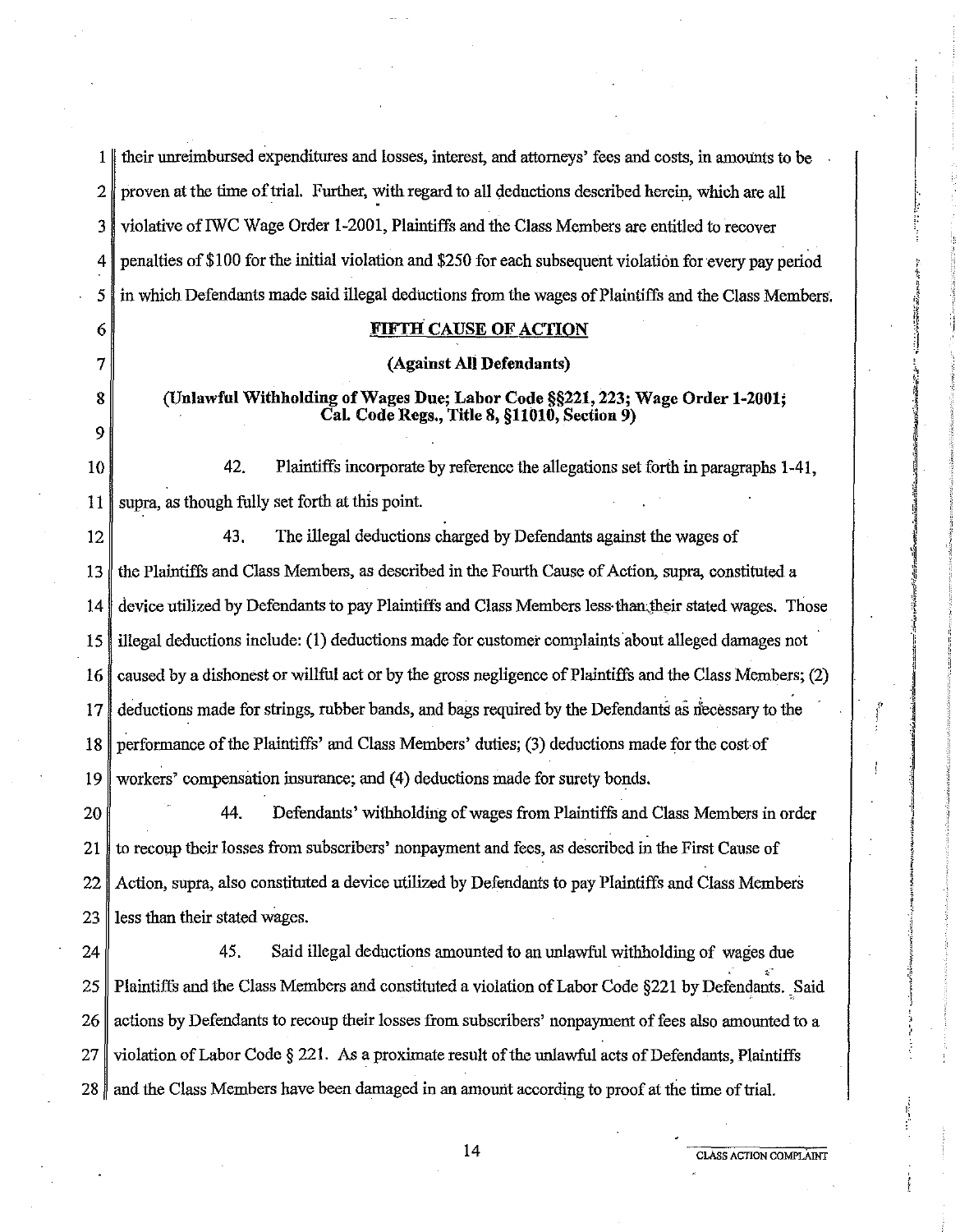1 | Plaintiffs and the Class Members are entitled to recover penalties of \$100 for the initial violation and 2 \$250 for each subsequent violation for every pay period in which Defendants made said illegal· 3 withholdings from the.wages.of Plaintiffs and the Class Members. Under Labor Code §218.5, 4 Plaintiffs and the Class Members are further entitled to recover their attorneys' fees and costs, in an 5 amount to be proven at the time of trial. 6 7 **8**  9 10 **SIXTH CAUSE OF ACTION (Against All Defendants) Failure to Provide Itemized Wage Statements (Violation ofIWC Wage Order No. 1-2001(7) and Labor Code §§226, 226.3)**  46. Plaintiffs incorporate by reference the allegations set forth in paragraphs 1-45,  $11$  supra, as though fully set forth at this point.  $12$  |  $47.$ 13 14 15 16 17 18 19 20 21 22 23 24 25 26 27 28 California Labor Code §226(a) provides in pertinent part: Every employer shall, semi-monthly or at the time of each payment of wages, furnish each of his or her employees, either as a detachable part of the check, draft, or voucher paying the employee's wages, or separately when wages are paid by personal check or cash, an itemized statement in writing showing (1) gross wages earned, (2) total hours worked by the employee, except for any employee whose compensation is solely based on a salary·and who is exempt from payment of overtime under subdivision (a) of Section 515 or any applicable order of the Industriat Welfare Commission, (3) the number of piece-rate units earned and any applicable piece rate if the employee is paid on a piece-rate basis, (4) all deductions, provided, that all deductions made on written orders of the employee may be aggregated and shown as one item, (5) net wages earned, (6) the inclusive dates of the period for which the employee is paid, (7) the name of the employee and his or her social security number,

 $\left| \right|$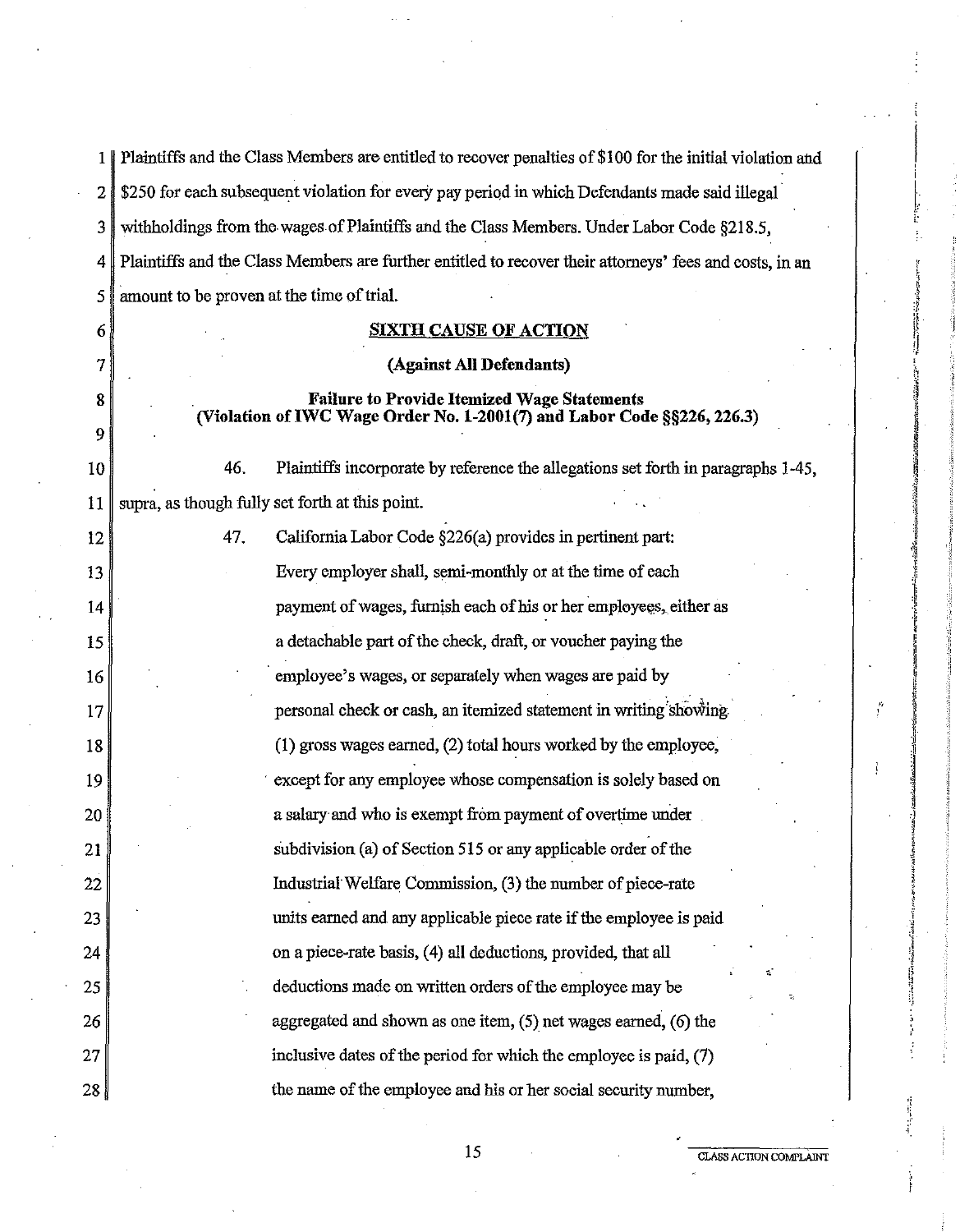1 2 3 4 5 6 7 8 9  $10$  48. (8) the name and address of the legal entity that is the employer, and (9) all applicable hourly rates in effect during the pay period and the corresponding number of hours worked at each hourly rate by the employee. The deductions made from payments of wages shall be recorded in ink or other indelible form, properly dated, showing the month, day, and year, and a copy of the statement or a record of the deductions shall be kept on file by the employer for at least three years at the place of employment or at a central location within the State of California. Similarly, IWC Wage Order No. 1-2001 (8 C.C.R. 11010), paragraph (7)(B) 11 requires employers, semi-monthly or at the time of each payment of wages, to furnish each employee 12 with an itemized statement in writing showing, among other things, all deductions. Defendants' 13 failure to provide such itemized statements to each and every Plaintiff and Class Member is a violation 14 of Labor Code § 226 and of IWC Wage Order No. 1-2001. 15 49. During the liability period, Defendants routinely failed to provide to each and 16 every one of the Plaintiffs and the Class Members, at the time of each payment of wages, an itemized 17 statement in writing showing: (1) gross wages earned; (2) total hours worked by the employee; (3) the 18 number of piece-rate units earned and any applicable piece rate where the employee was paid on a 19 piece-rate basis; and (4) all deductions. Defendants' failure to provide itemized statements to the 20 Plaintiffs and the Class Members was knowing and intentional and was in violation of Labor Code  $21 \parallel \frac{6}{226(a)}$ . 22 | 50. Plaintiffs and the Class Members suffered injuries as a result of the knowing 23 and intentional failure of Defendants to comply with Labor Code §226(a), and IWC Wage Order No. 24 | 1-2001, in that Defendants' failure to provide each and every one of them with an itemized wage 25 statement made it impossible for the Plaintiffs and the Class Members to be aware that illegal 26 deductions were being made from their wages, that they were not being paid overtime and all wages

27 earned, and that in certain instances their wages fell below the statutory hourly minimum wage.

28 Plaintiffs contend that Defendants' failure to provide the Plaintiffs and the Class Members with

16 **CLASS ACTION COMPLAINT** 

' !

 $\frac{a}{b}$ 

i \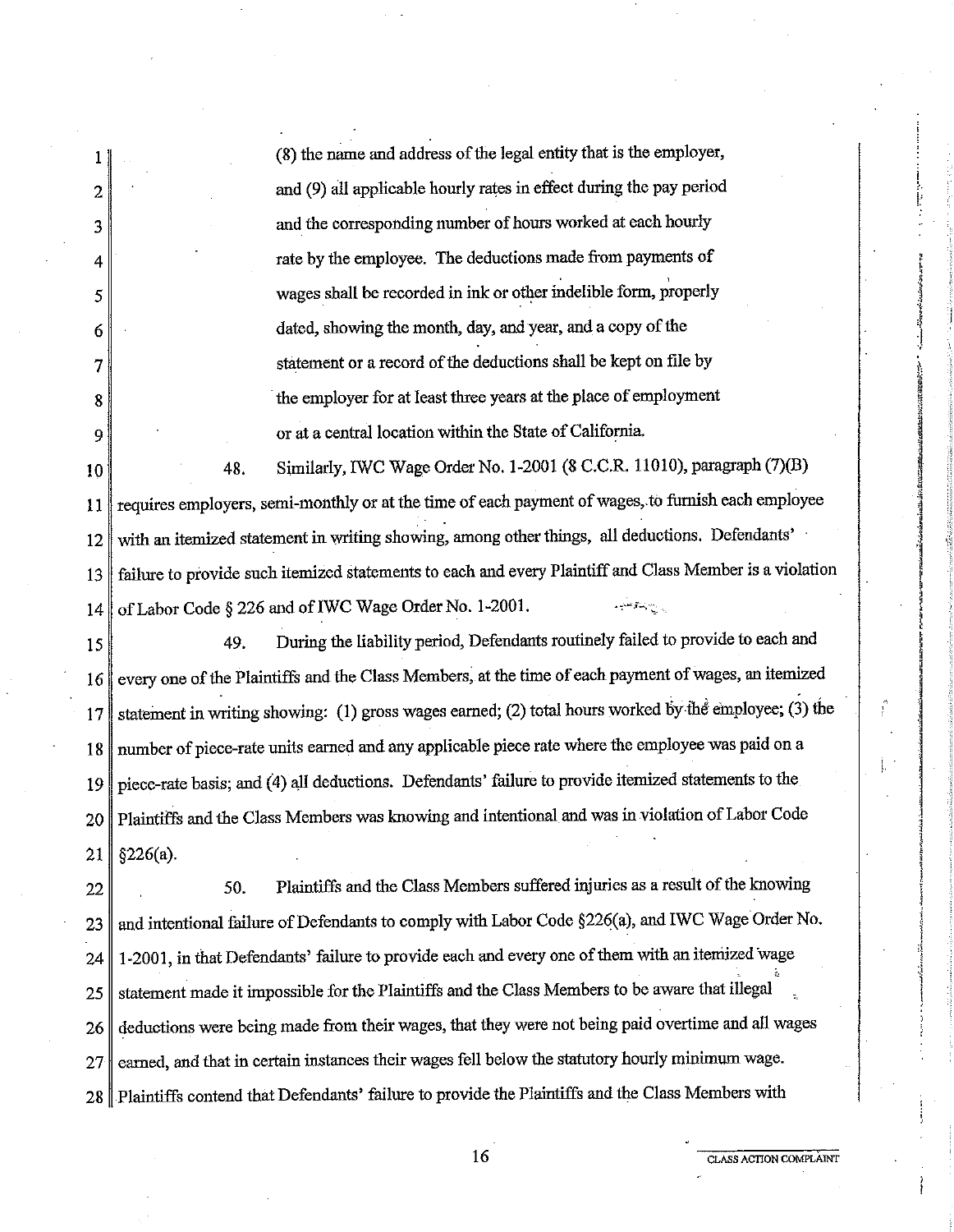|                  | itemized wage statements was a deliberate subterfuge that was implemented and administered to hide      |
|------------------|---------------------------------------------------------------------------------------------------------|
| 2                | the fact that Defendants were making illegal deductions, were failing to pay overtime and all wages     |
| 3                | earned, and, were paying Plaintiffs and the Class Members less than the statutory minimum wage.         |
| 4                | Plaintiffs are informed and believe that Defendants' knowing and intentional<br>51.                     |
| 5                | failure to furnish Plaintiffs and the Class Members with itemized wage statements, as alleged above,    |
| 6                | violated Labor Code §226(a), as well as §(7)(B) of IWC Wage Order No. 1-2001. Labor Code §226(e)        |
| 7                | entitles Plaintiffs and the Class Members to recover the greater of their actual damages caused by      |
| $\boldsymbol{8}$ | Defendants' violation of Labor Code §226(a), or \$50 for the initial pay period in which the violation  |
| 9                | occurred, and \$100 per employee for each violation in subsequent pay periods, not exceeding an         |
| 10               | aggregate penalty of \$4,000 per employee.                                                              |
| 11               | <b>SEVENTH CAUSE OF ACTION</b>                                                                          |
| 12               | (Against All Defendants)                                                                                |
| 13               | Failure to Keep Accurate Payroll Records Showing Hours Worked<br>Daily by Newspaper Carrier Employees   |
| 14               | (Violation of Labor Code §1174(d) and IWC Wage Order-No. 1-2001(7)(A))                                  |
| 15               | Plaintiffs incorporate by reference the allegations set forth in paragraphs 1-51,<br>52.                |
| 16               | supra, as though fully set forth at this point.                                                         |
| 17               | California Labor Code §1174(d) requires an employer to keep at a central<br>53.                         |
| 18               | location in California or at the plant or establishment at which employees are employed, payroll        |
| 19               | records showing the hours worked daily by, and the wages paid to, each employee, and the number of      |
| 20               | piece-rate units earned by and any applicable piece rate paid to each employee. Plaintiffs are informed |
| 21               | and believe that Defendants wilfully failed to make and keep such records for Plaintiffs and the Class  |
| 22               | Members.                                                                                                |
| 23               | IWC Wage Order No. 1-2001, paragraph (7)(A) requires that every employer<br>54.                         |
| 24               | shall keep accurate information with respect to each employee, including time records showing when      |
| 25               | each employee begins and ends each work period, the total daily hours worked by each employee, and      |
| 26               | the total hours worked in each payroll period, and applicable rates of pay. Plaintiffs are informed and |
| 27               | believe that Defendants failed to make and keep such records for Plaintiffs and the Class Members.      |
| 28               |                                                                                                         |

 $\frac{\theta}{L}$ 

 $\mathbf{1}$  .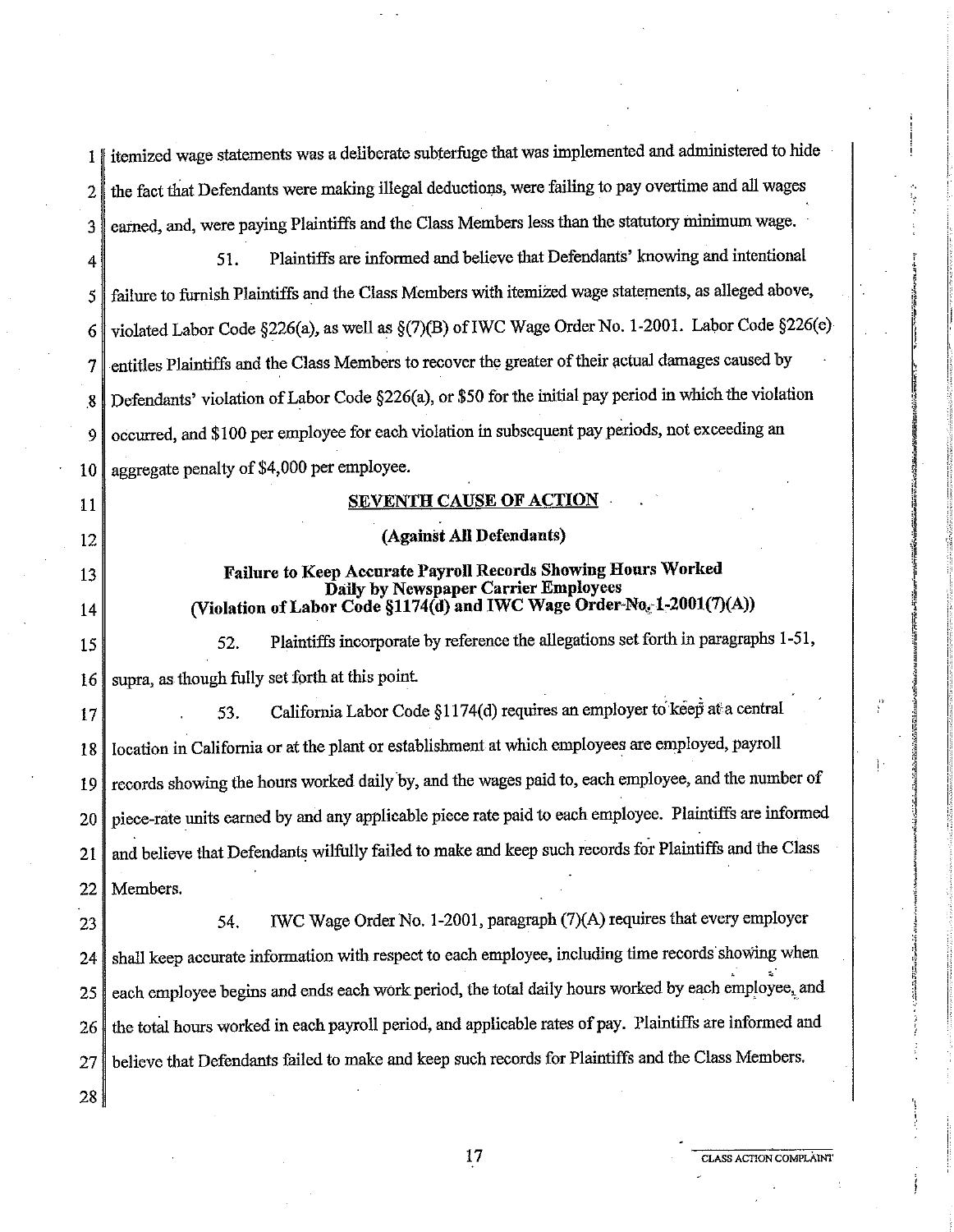| 1         | 55.<br>Plaintiffs are informed and believe that Defendant's failure to keep payroll                       |
|-----------|-----------------------------------------------------------------------------------------------------------|
| 2         | records and accurate employee information, as described above, violated Labor Code §1174(d) and           |
| 3         | IWC Wage Order No. 1-2001(7)(A). Plaintiffs and the Class Members are entitled to penalties of            |
| $\cdot$ 4 | \$100 for the initial violation and \$200 for each subsequent violation for every pay period during which |
| 5         | these records and information were not kept by Defendants.                                                |
| 6         | 56.<br>Plaintiffs are informed and believe that Defendants' failure to keep and                           |
| 7         | maintain records and information, as described above, was willful, and Plaintiffs and the class           |
| 8         | members are therefore entitled to a civil penalty of \$500 for each Plaintiff and Class Member, pursuant  |
| 9         | to Labor Code §1174.5.                                                                                    |
| 10        | <b>EIGHTH CAUSE OF ACTION</b>                                                                             |
| 11        | (Against All Defendants)                                                                                  |
| 12        | <b>Unfair Business Practices</b><br>(Violation of Business & Professions Code §17200 et seq.)             |
| 13        |                                                                                                           |
| 14        | Plaintiffs incorporate by reference the allegations set forth in paragraphs 1-56,<br>57.                  |
| 15        | supra, as though fully set forth at this point.                                                           |
| 16        | 58.<br>Plaintiffs are informed and believe that Defendants' mis-classification of Class.                  |
| 17        | Members as independent contractors and its unlawful failure to pay regular and overtune wages, their      |
| 18        | failure to pay minimum wages, their illegal failure to provide rest periods or in-lieu compensation,      |
| 19        | their unlawful failure to provide meal periods or in lieu compensation, their unlawful deductions from    |
| 20        | the wages of Plaintiffs and Class Members, and their unlawful failure to reimburse Plaintiffs and Class   |
| 21        | Members for necessary expenses incurred in performing their jobs constitute unlawful, unfair, and         |
| 22        | fraudulent business practices, in violation of California Business & Professions Code §17200, et seq.     |
| 23        | California Labor Code §450 provides that no employer may compel or coerce<br>59.                          |
| 24        | any employee to purchase anything of value from the employer. Defendants' requirement that                |
| 25        | Plaintiffs and the Class Members purchase string, rubber bands, and plastic bags from Defendants,         |
| 26        | which items were and are necessary for the performance of their work, constitutes a violation of Labor    |
| 27        | Code §450, and is thus an unlawful business practice.                                                     |
| 28        |                                                                                                           |

ł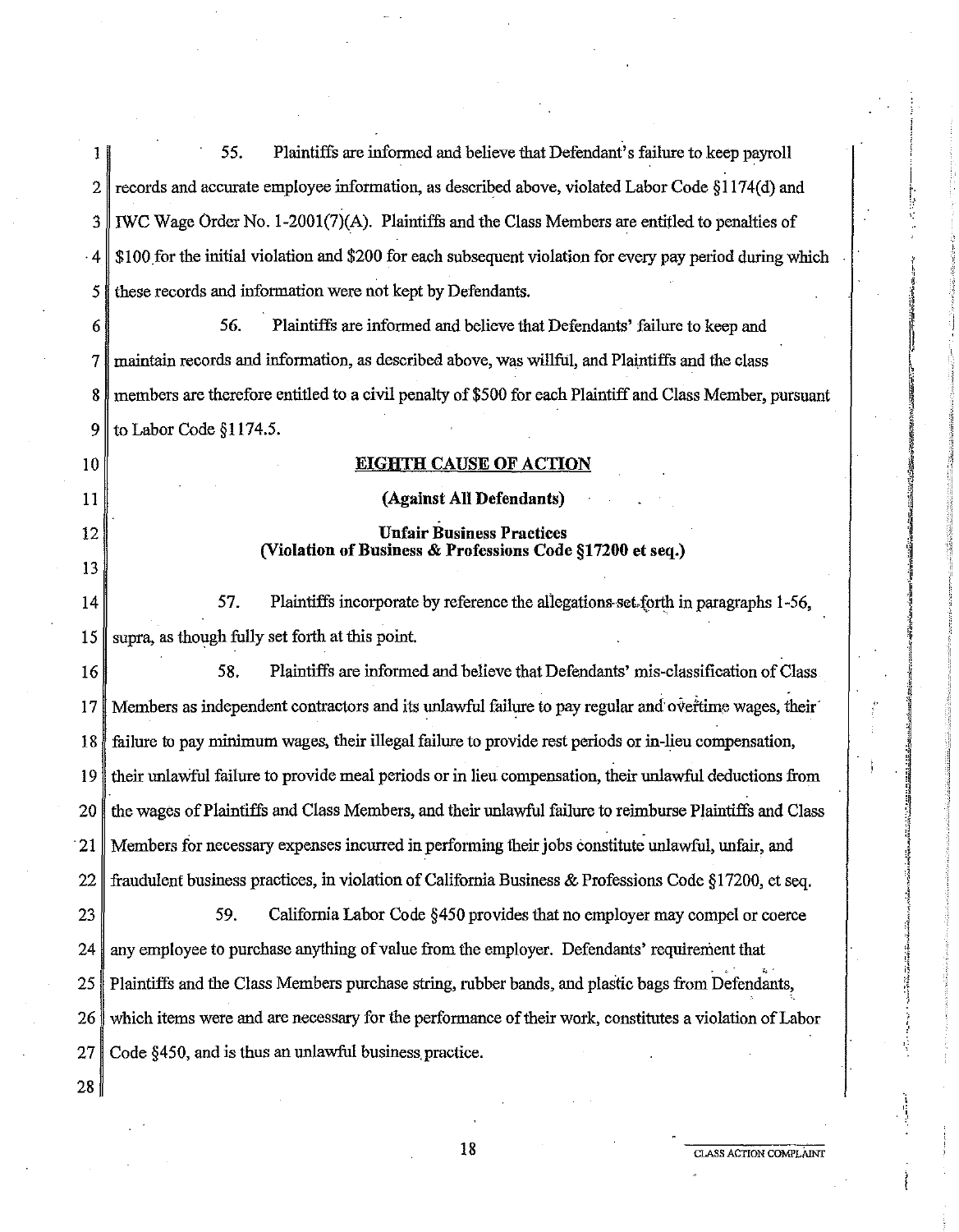1 60. Defendants' failure to pay Plaintiffs and Class Members in a lawful 2 manner, as set forth above and below, is fraudulent and deceptive and constitutes an ongoing and 3 continuous unlawful and unfair business practice within the meaning of Business and Professions 4 Code § 17200 et seq.

5 **61.** The illegal conduct alleged herein is continuing, and there is no  $6 \parallel$  indication that Defendants will discontinue such activity in the future. Plaintiffs allege that if 7 Defendants are not enjoined from said illegal conduct, it will continue to fail to pay legal hourly and 8 overtime wages, continue to fail to provide rest and meal periods or provide appropriate compensation 9 in lieu thereof, and will continue to charge carriers for string, rubber bands, and bags.

10 62. Plaintiffs request that the court issue a preliminary and permanent 11 injunction prohibiting Defendants from requiring Plaintiffs and Class Members to work without legal 12 hourly and overtime compensation, from continuing to fail to provide rest or meal periods without 13 appropriate compensation in lieu thereof, and from continuing to charge carriers for string, rubber 14 bands, and bags.

15 63. Pursuant to Business & Professions Code § 17203, Plaintiffs and the Class 16 Members are entitled to restitution of the amounts of the illegal deductions, unpaid hourly and 17 overtime wages, unpaid rest break and meal period compensation, as well as reimbursement of all 18 necessary expenditures and losses incurred by Plaintiffs and the Class Members in the discharge of 19 their duties. Plaintiffs are informed and believe, and thereon allege, that Defendants are unjustly 20 enriched through its failure to pay legal hourly and overtime wages and to provide rest and meal 21 periods or in-lieu compensation to Plaintiffs and other newspaper carrier employees. In addition, 22 unless the Court imposes an injunction against Defendants requiring Defendants to stop making illegal 23 deductions, to pay all legal hourly and overtime wages, and to reimburse for necessary expenditures 24 and losses, Plaintiffs, the Class Members, and the general public will suffer continuing and irreparable  $\approx$ 25 harm and will have no adequate remedy at law. Plaintiffs bring this cause of action individually and as 26 members of the general public, and as representatives of all of those who are subject to Defendants' 27 unlawful acts and practices. Accordingly, Plaintiffs and the Class Members request that the Court 28 enter a preliminary and permanent injunction requiring Defendants to cease and desist from their

**19 CLASS ACTION COMPLAINT** 

I I·· !,·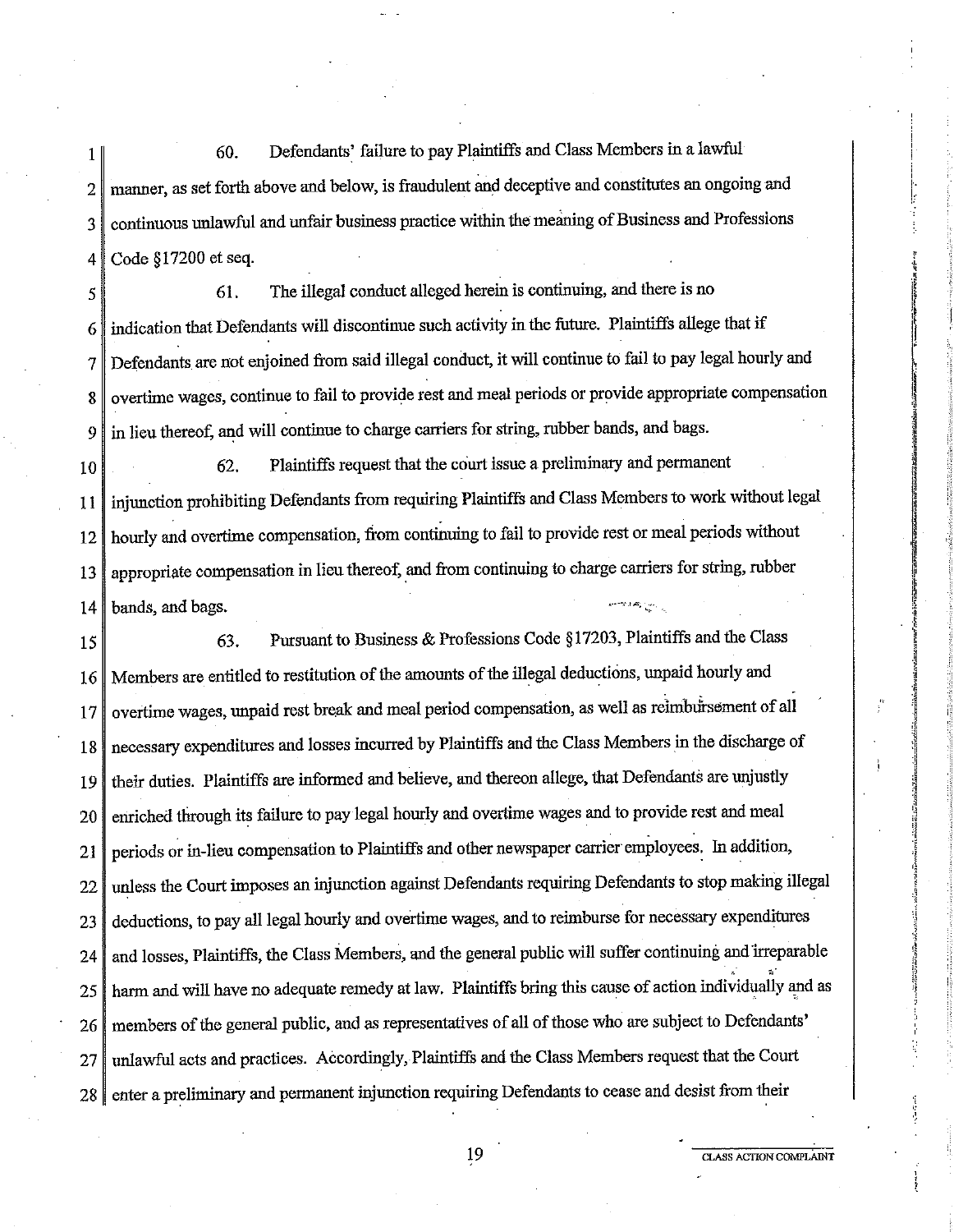1 unlawful business practices and properly compute and pay to Plaintiffs and the Class Members the 2 amounts of all illegal deductions and unpaid wages and to reimburse them for the necessary expenses 3 and losses they incurred in carrying out their employment duties. Further, Plaintiffs and Class 4 Members request attorney's fees and costs pursuant to Code of Civil Procedure §1021.5 upon proof *5* they have acted in the public interest.

#### 6 7 **8** as follows: 9 10 11 12 13 14 15 16 17 18 19 20 21 22 23 24 25 26 27 28 **PRAYER FOR DAMAGES**  WHEREFORE, Plaintiffs pray for judgment against the Defendants, and each of them, **As to all Causes of Action:**  1. For compensatory damages in an amount according to proof with interest thereon; 2. For economic and/or special damages, and/or liquidated damages in an amount according to proof with interest thereon; 3. Plaintiffs reserve their rights to any and all benefits to which they may be entitled to under law upon a finding of employment status; **As to Causes of Action One Through Seven:** i 4. 'For penalties, according to proof; **As to the Fourth Cause of Action:**  *5.* For reimbursement of work-related expenses (Labor Code §2802); **As to the Eighth Cause of Action:**  6. That Defendants be found to have engaged in unfair competition in violation of §17200, et. seq. of the California Business and Professions Code; 7. That Defendants be ordered and enjoined to make restitution of all losses *,:*  incurred by Plaintiffs and other similarly situated employees due to its unfair competition, including disgorgement of wrongfully-withheld wages and unreimbursed expenses pursuant to California Business and Professions Code §§17203 and 17204;